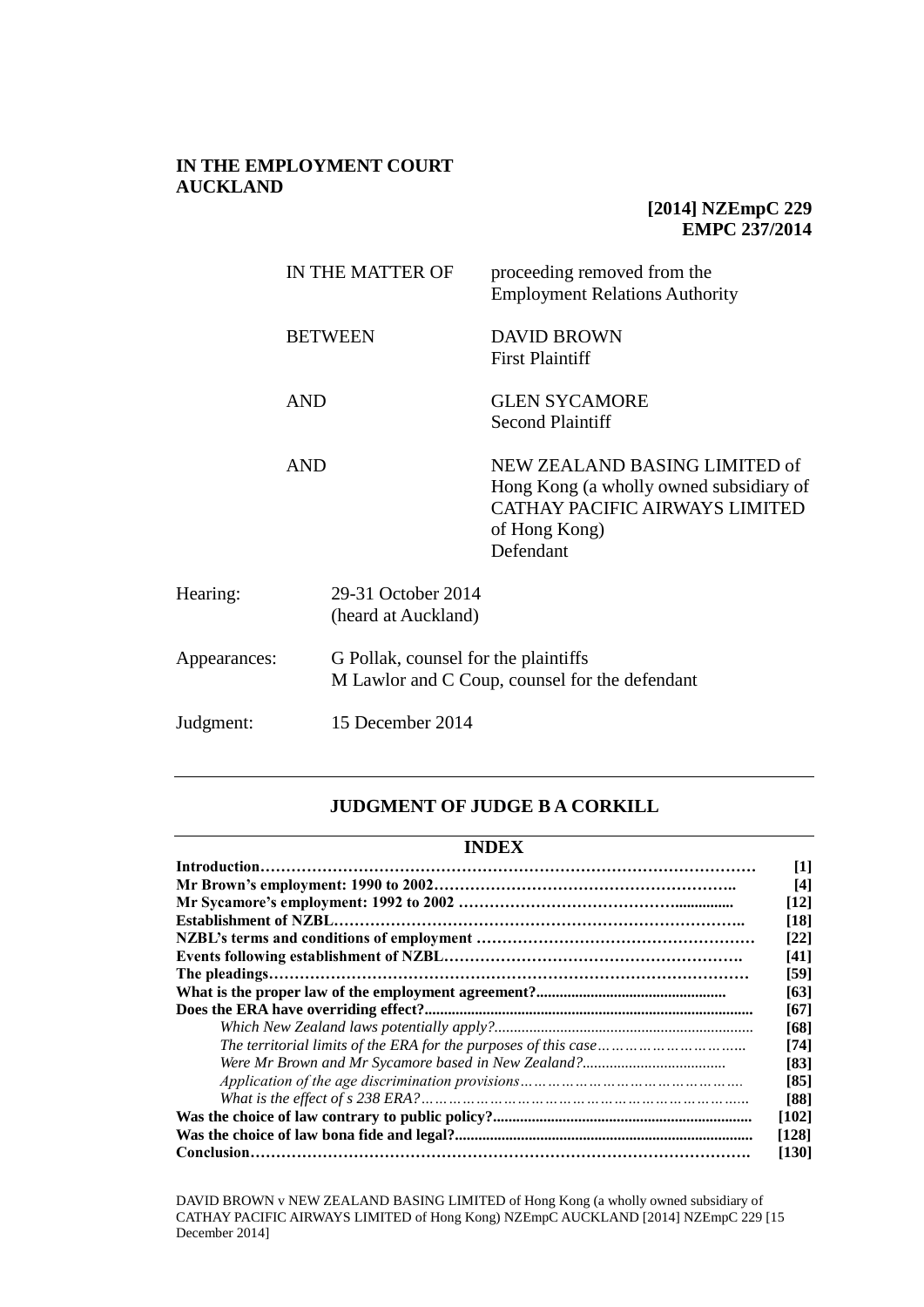## **Introduction**

[1] Captain Brown and Captain Sycamore are long-serving senior pilots of Cathay Pacific Airways Limited (Cathay Pacific) or its subsidiaries, one of which is New Zealand Basing Limited (NZBL). They are New Zealand citizens whose place of residence is Auckland. Since 2002 they have been employees of NZBL under terms of employment which provide for retirement at age 55. Each will attain that age next year.

[2] The issue in this case is whether they are entitled to the protections of New Zealand law as to age discrimination. They claim they are; NZBL contends they are subject to the laws of Hong Kong since that is what their employment agreements expressly state. Hong Kong law does not provide protections against discrimination on the grounds of age.

[3] Mr Brown and Mr Sycamore filed a joint statement of problem in the Employment Relations Authority (the Authority) on 10 September  $2014$ .<sup>1</sup> The Authority removed the proceeding to this Court because it raises important issues as to conflicts of law, and as to the application of laws relating to age discrimination. Also relevant to the removal decision was the need to resolve the matter urgently, given both plaintiffs' impending 55th birthday, and because the decision in the proceeding may impact on other employees.<sup>2</sup> Once removed to this Court, the proceeding was timetabled for prompt disposition.

### **Mr Brown's employment: 1990 to 2002**

[4] Mr Brown joined the Royal New Zealand Air Force (the Air Force) in January 1978 as a Trainee Pilot, and eventually qualified and progressed to the rank of Flight Lieutenant. He left the Air Force in 1990 and moved to Hong Kong to take up employment with Cathay Pacific as a First Officer on 24 March 1990.

[5] In 1995, as a result of the introduction of a Basings Policy by Cathay Pacific, Mr Brown was able to accept a basing outside of Hong Kong. He resigned from

<sup>1</sup> *Brown v New Zealand Basing Ltd of Hong Kong* [2014] NZERA Auckland 386.

At [18].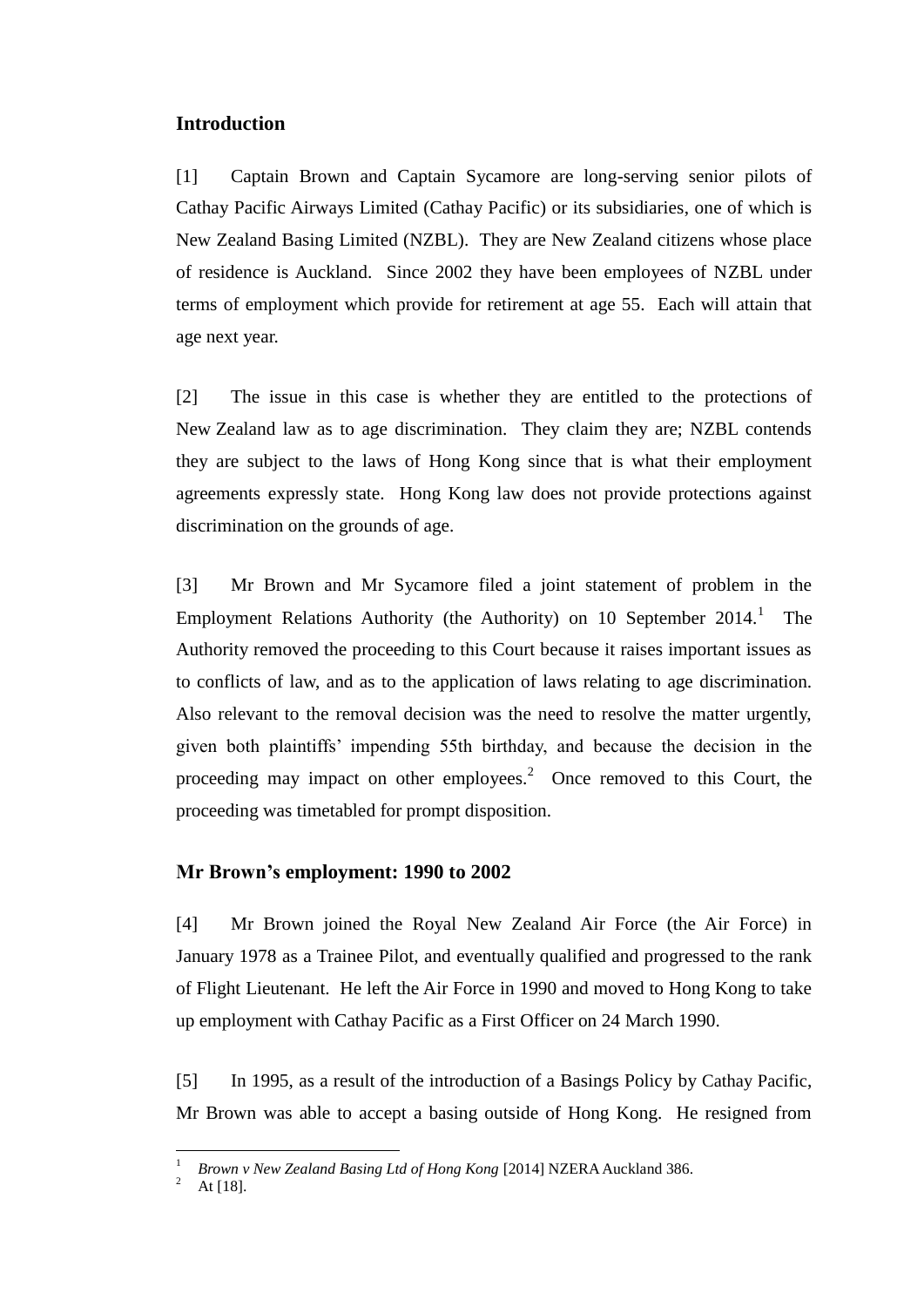Cathay Pacific and accepted employment with one of its subsidiaries, Veta Limited (Veta). Although registered in Hong Kong, Veta operated an Australasian base, for which Sydney was the Home Ticketing Port (HTP). Mr Brown, however, resided with his family in Auckland which was designated as his Preferred Ticketing Port (PTP). This arrangement meant that he could be rostered out of or into Sydney or Auckland as the company required, but any travel between either city was at his own expense.

[6] Mr Brown's employment was subject to Veta's Conditions of Service 1994 (CoS94); a copy of this document was unavailable for production to the Court. His letter of offer stated that the employment contract was governed by and would be construed in accordance with the laws of Hong Kong, and stated that the parties submitted to the non-exclusive jurisdiction of the Courts of Hong Kong. The Court has no evidence as to whether the Conditions of Service contained any limitation as to age.

[7] In 1999, Mr Brown was offered the option of returning to Hong Kong or of accepting a reduced salary under new Conditions of Service (CoS99). Mr Brown chose to remain in Auckland thus providing his family stability in both their lifestyle and schooling, and to accept a reduced salary. He accepted this change on 7 June 1999.

[8] CoS99 provided that it would be interpreted in accordance with the law as set out in the various applicable Ordinances of the Hong Kong Special Administrative Region (Hong Kong SAR). It provided for retirement at age 55.

[9] At the same time, Mr Brown became subject to Veta's Permanent Basing Policy 1999. The policy stated that Cathay Pacific currently had Base Areas in Asia, Australasia, Europe and North America. It defined a Home Base<sup>3</sup> as the place where an officer would normally start and end a scheduled duty and at which place under normal conditions, the company was not responsible for the officer's accommodation. Auckland was Mr Brown's Home Base. The intention of the policy was to provide an option for officers to live in a base area.

 $\frac{1}{3}$ Formerly known as Home Ticketing Port.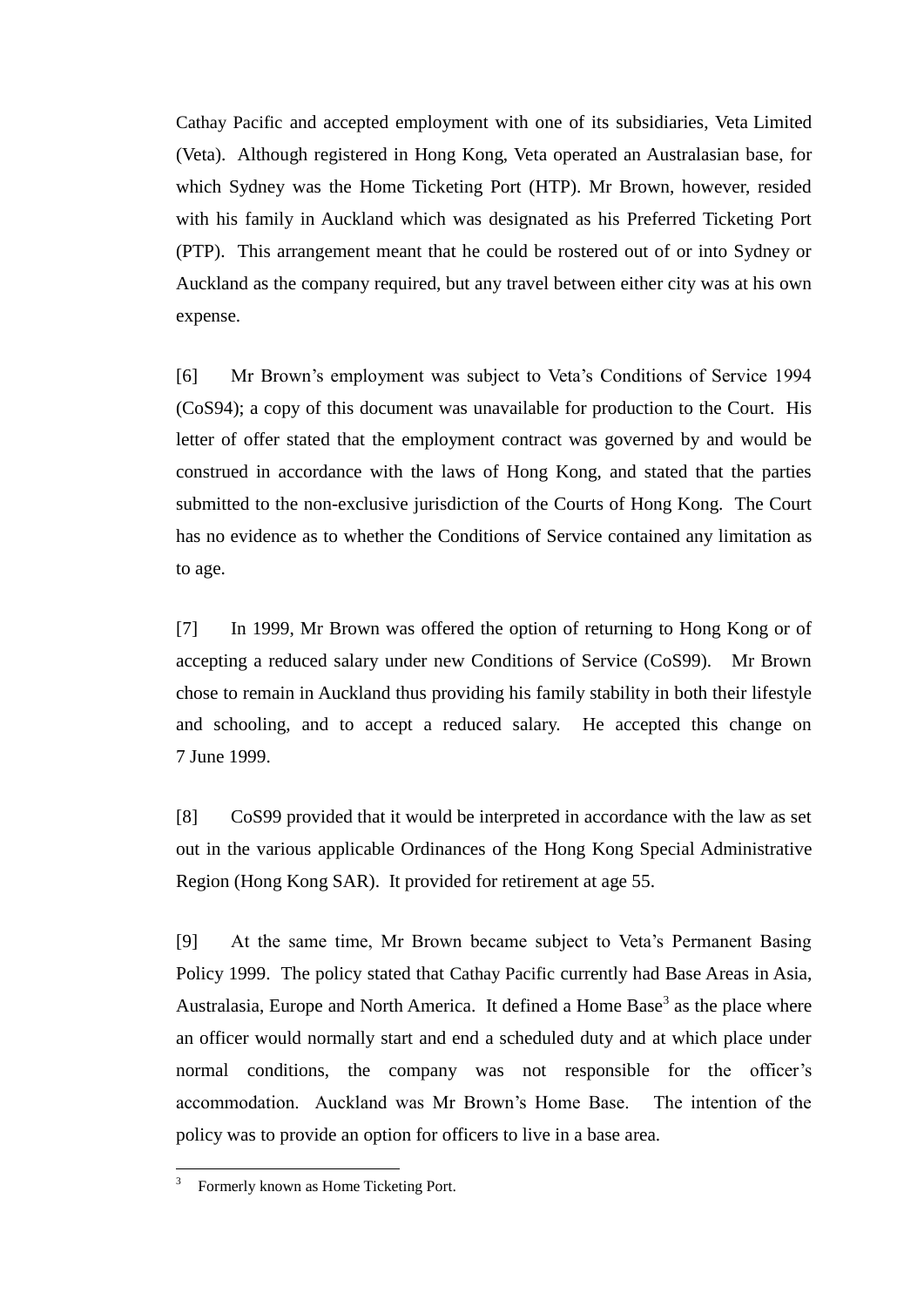[10] First Officers who took up base appointments would normally be required to return to Hong Kong if they accepted an offer of Command Training, although they could subsequently reapply for a further base appointment, subject to eligibility requirements. Officers could "bid" for base appointments in accordance with the rules of the policy. In October 2000, Mr Brown resigned from Veta and returned to Hong Kong to undertake Command Training. He completed his training and qualified as an A330/A340 Captain, and was then re-employed by Veta from 24 July 2001. From that date he again took up the Australasia basing, with his Home Base being Auckland as before.

[11] This contractual framework continued until 2002 when he ceased employment with Veta and commenced employment with NZBL.

#### **Mr Sycamore's employment: 1992 to 2002**

[12] Mr Sycamore joined the Air Force in 1979 as a Technician and became a Pilot in 1984. He retired from the Air Force and commenced duties with Cathay Pacific as a First Officer on 21 March 1992. A basing policy did not exist at that time. He therefore resided in Hong Kong. He said that flights usually, but not always, commenced in Hong Kong and returned to that point.

[13] In 1996 he applied for, and was awarded an Australasian base. From that point he was employed by Veta under its Conditions of Service 1995 with effect from 1 April 1997. His letter of offer stated that the employment contract would be governed by, and construed in accordance with, the laws of Hong Kong, and that the parties submitted to the non-exclusive jurisdiction of the Courts of Hong Kong. The document provided for a normal retirement age of 55. It stipulated that Cathay Pacific's Basing Policy 1994 would apply. Mr Sycamore's HTP was Sydney, but Auckland was designated as his PTP.

[14] By this time there were approximately five First Officers based in Auckland (two of whom were Mr Sycamore and Mr Brown) and 12 Captains. There was no administrative function based in Auckland.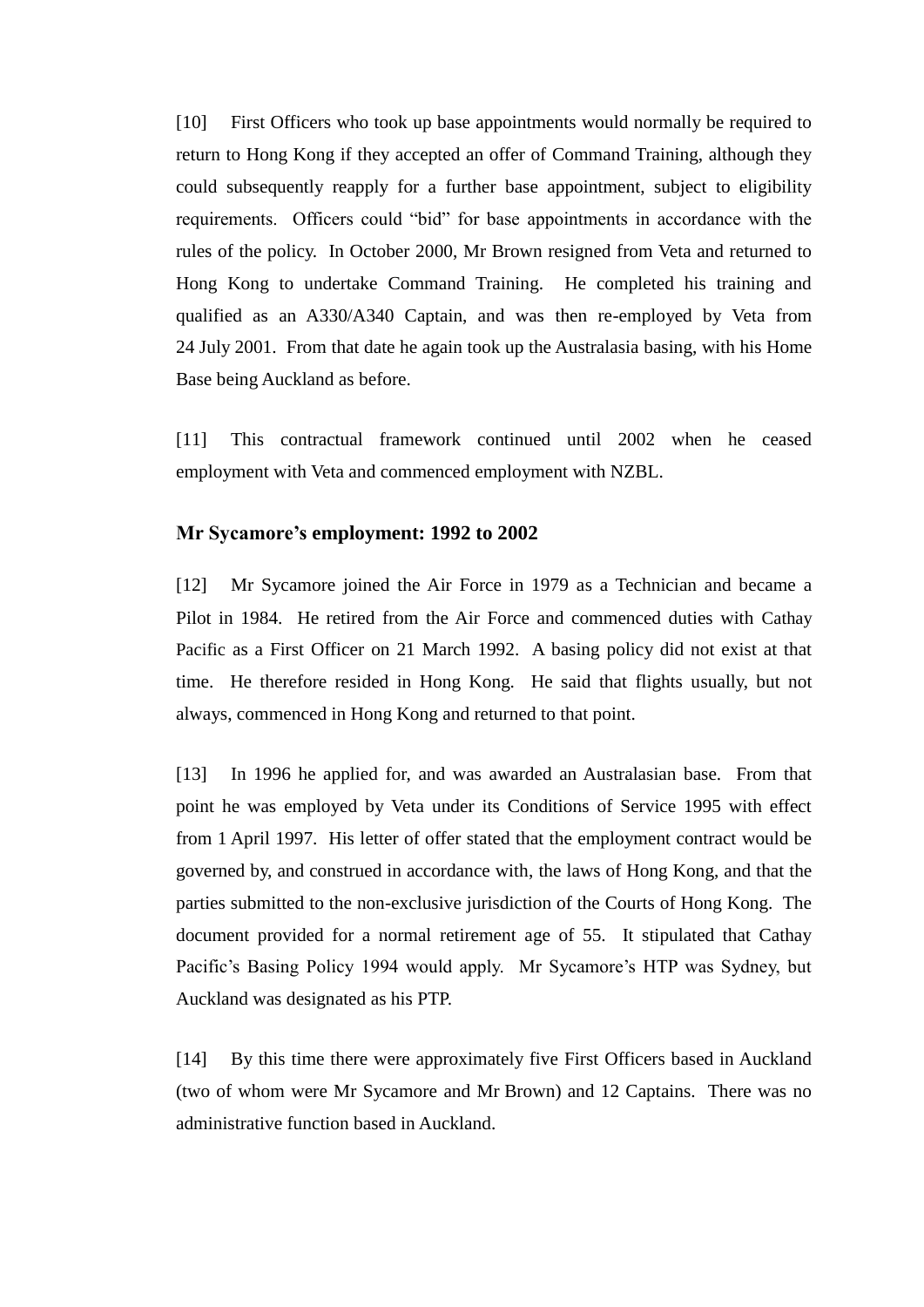[15] In 1999, Mr Sycamore was offered a choice of returning to Hong Kong, or accepting new Conditions of Service (CoS99) which provided for a reduced salary. Because Mr Sycamore had family commitments in Auckland, he agreed to be bound by CoS99 with a Home Base in Auckland; he was also subject to Veta's Permanent Basing Policy 1999.

[16] In early September 2001, Mr Sycamore accepted an offer to commence Command Training in Hong Kong for Airbus A330 aircraft. He accordingly returned to Hong Kong for a year although his family remained in New Zealand. Soon after commencing training he was offered a position as a New Zealand-based Captain subject to successful completion of the training. This occurred in December 2001, at which point it was confirmed that he had been allocated (again) a basing in Australasia with a Home Port of Auckland.

[17] This remained the position until 2002, when Mr Sycamore ceased employment with Veta and commenced employment with NZBL.

## **Establishment of NZBL**

[18] Advice of Cathay Pacific's intention to incorporate a wholly owned subsidiary was given to all New Zealand-based Veta crew in February 2000. This was to avoid a potential tax issue. A new basing company would be formed which would solely employ pilots who elected to take up a permanent basing in New Zealand. The company would be a solely-owned subsidiary of Cathay Pacific; it would be a requirement that all crew permanently based in New Zealand were employed by that company. This would necessitate resignation from Veta and employees would be offered new conditions of service.

[19] There then followed a series of meetings between pilots and representatives of management to discuss the proposal to establish a dedicated basing company for the New Zealand based flight crew. Those meetings included tax advisors for Cathay Pacific (KPMG) and a tax lawyer who acted for the affected pilots including Mr Brown and Mr Sycamore, Mr John Hart. The tax issues are discussed more fully below.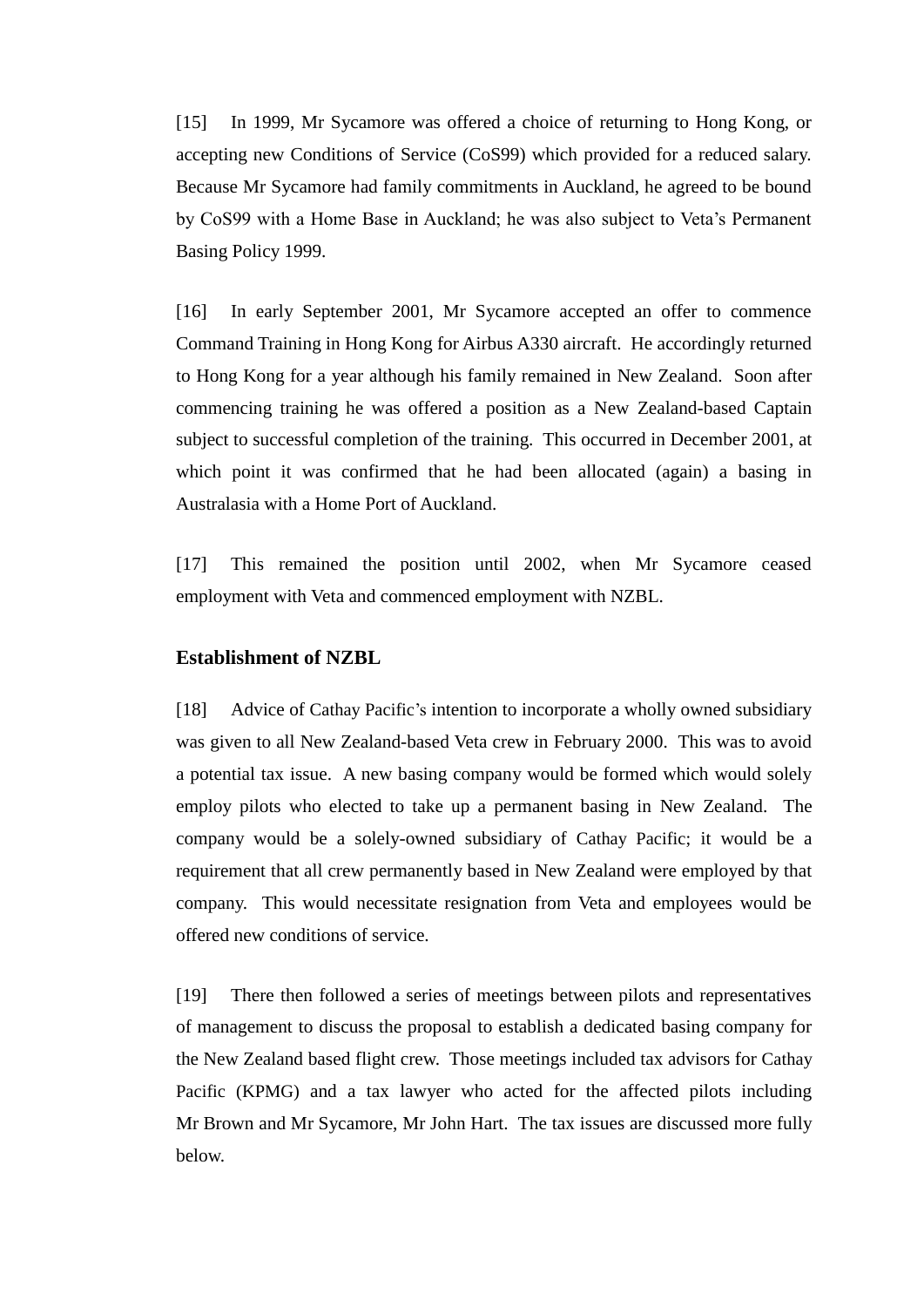[20] The evidence established that the formation of NZBL separated New Zealand from the Australasia base, acknowledged Auckland as a permanent base, regularised tax issues and otherwise established terms of employment on the same basis as applied previously.

[21] Ultimately, formal offers were made to Veta employees. As a result, Mr Brown and Mr Sycamore (as well as other pilots) resigned from Veta, and were employed by NZBL. They were subject to NZBL Conditions of Service 2002 (CoS02), and to NZBL's Permanent Basing Policy which also took effect in 2002. Their employment with NZBL was dependent upon them residing and continuing to reside in New Zealand. Their Home Base was Auckland. If they left New Zealand voluntarily or as a result of a company initiative to take up a Home Base elsewhere, their employment with NZBL would cease.

### **NZBL's terms and conditions of employment**

[22] CoS02 and the NZBL Basing Policy 2002 were derived from, and for material purposes were the same as, the documents which had been in place when Mr Brown and Mr Sycamore were employees of Veta: CoS99 and the Veta Permanent Basing Policy 1999.

[23] Each contract included an application of law clause, in the same terms as had applied previously. It stated:

These Conditions of Service, which form part of the contract of employment between the Company and the Officer, will in all cases and in all respects be interpreted in accordance with the law as set out in the various applicable Ordinances of the Hong Kong Special Administrative Region (Hong Kong SAR).

[24] Each pilot also countersigned a letter of offer which referred to the fact that the relevant law was that of Hong Kong, and went on to provide that the parties would submit to the non-exclusive jurisdiction of the Courts of Hong Kong.

[25] The effect of these provisions was that there was an express choice of law by the parties, the laws of Hong Kong. Issues relating to the employment agreements could be considered either in Hong Kong courts or in other courts, but in either case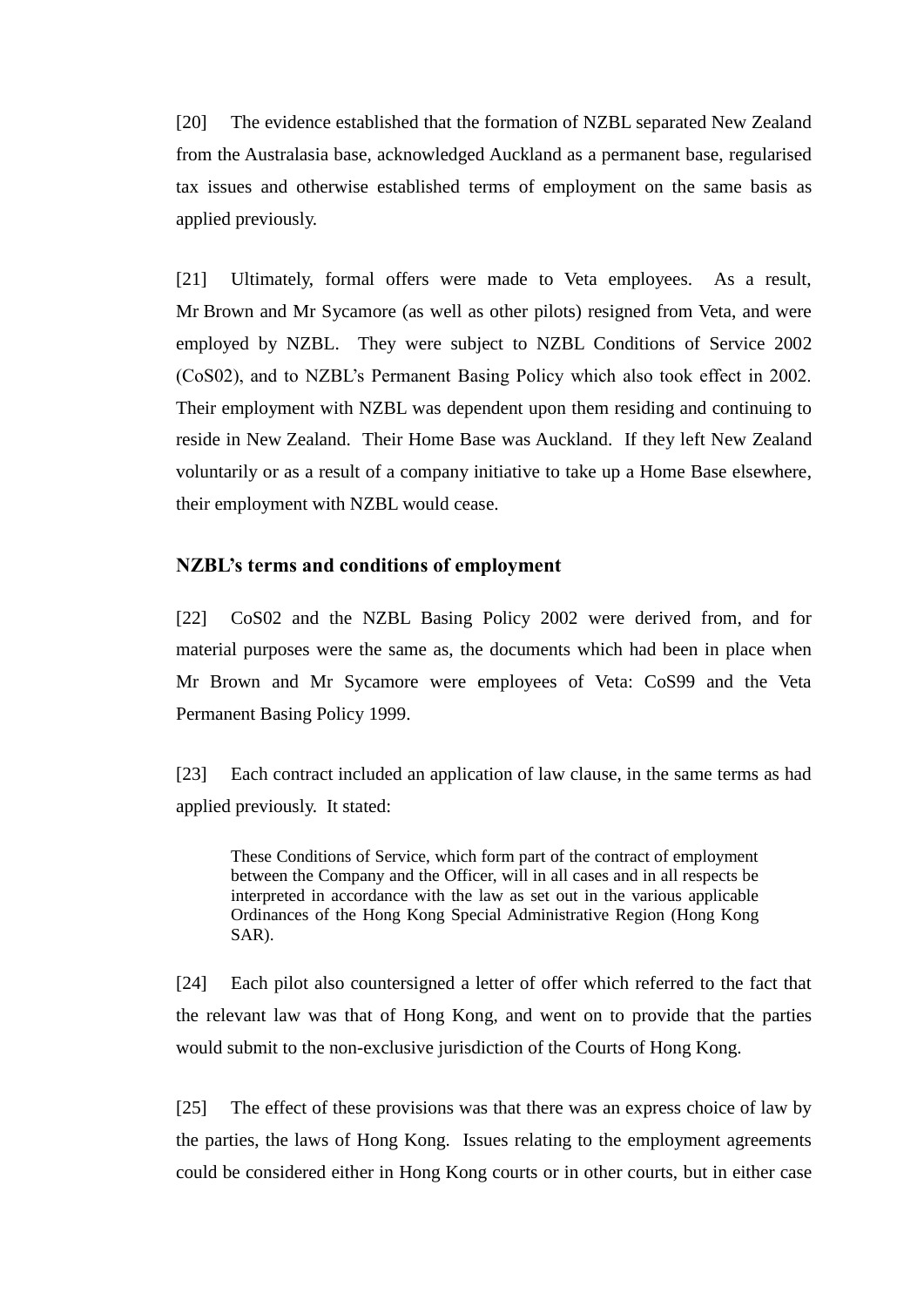Hong Kong law would apply. This permitted a *forum conveniens* issue being raised in a foreign court.

[26] For the purposes of the issues which arise in this case, it is necessary to refer to the laws of both Hong Kong and New Zealand which applied to Mr Brown and Mr Sycamore as employees.

- [27] CoS02 included express references to Hong Kong laws. Specifically:
	- a) Pilots would receive personal accident insurance in accordance with and subject to the provisions of the Employees' Compensation Ordinance of Hong Kong SAR.
	- b) They were entitled to statutory holidays as provided under s 39 of the Employment Ordinance of Hong Kong SAR.
	- c) They were entitled to a sickness allowance in accordance with and subject to the provisions of Part VII of the Employment Ordinance of Hong Kong SAR.
	- d) Female officers were entitled to maternity leave in accordance with the provisions of ss 12, 13 and 14 of the Employment Ordinance of Hong Kong SAR.
	- e) NZBL could terminate an officer's employment without notice in accordance with s 9 of the Employment Ordinance of Hong Kong SAR.
	- f) Suspension of employment could take place in accordance with s 11 of the Employment Ordinance of Hong Kong SAR.
	- g) The Operations Manual, which defines the relevant training policy, was based on the Air Navigation (Hong Kong) Order 1995; Cathay Pacific's Air Operators' Certificate was issued under the same order.

[28] Tax arrangements were important to the parties, since it was this issue which precipitated the incorporation of the new company. As NZBL pilots had a permanent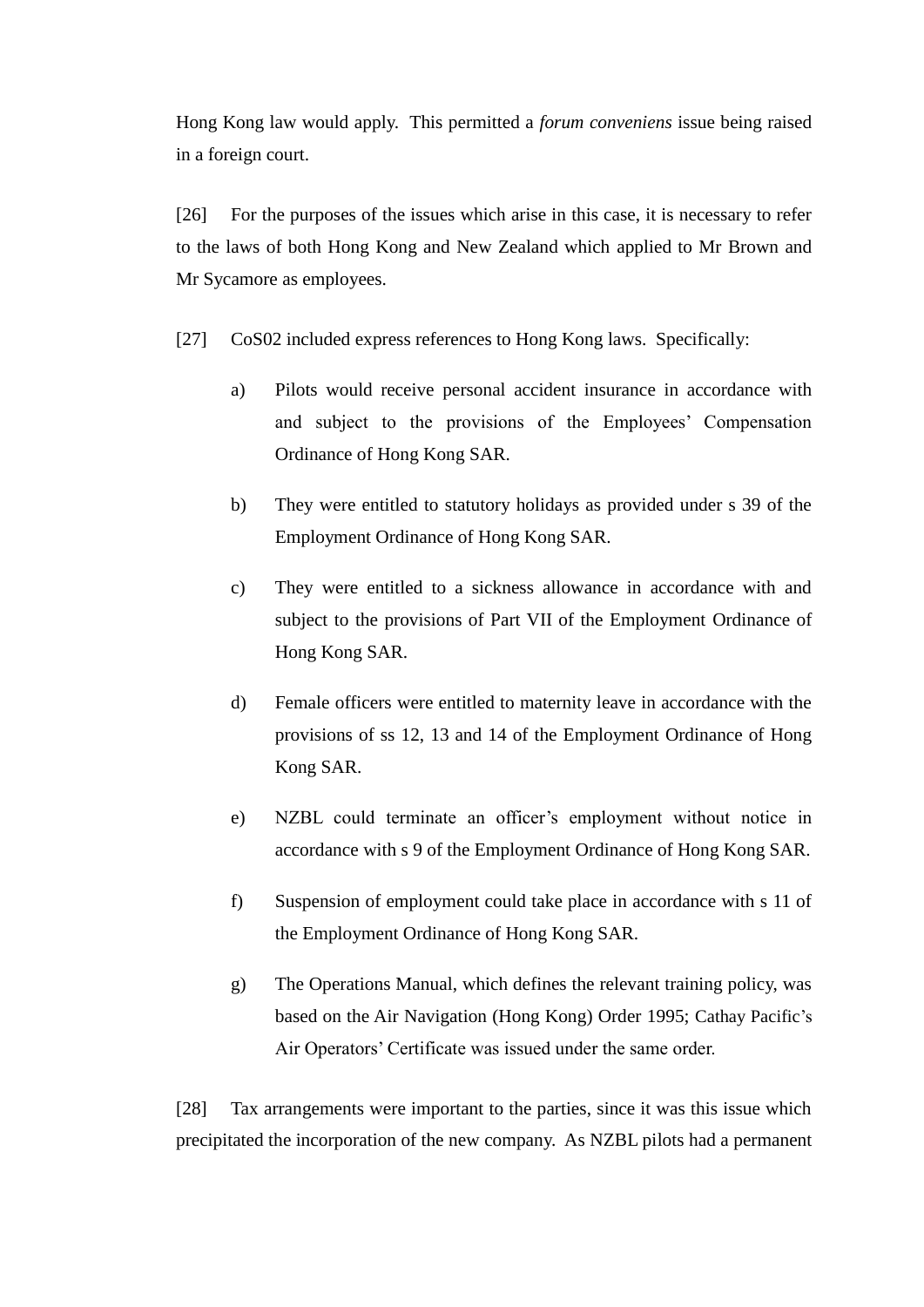place of abode in New Zealand, they were New Zealand residents for tax purposes, liable for tax on their world-wide income.

[29] Following extensive negotiations the parties, aided by their respective tax advisors, agreed that:

- NZBL would withhold PAYE from the majority of payments that it would make to its employees.
- It was understood the Inland Revenue Department of New Zealand (IRD) had agreed in principle to issue reduced rates and tax certificates which would enable NZBL to deduct PAYE at a lower rate than had applied previously. Without such an agreement, pilots would have to pay tax initially in both New Zealand and Hong Kong, later seeking a refund for overpaid tax from IRD. This would obviously have had unsatisfactory cash-flow consequences.
- For the purposes of this arrangement the parties agreed that the proportion of services performed in New Zealand territory by air crew was 8.3 per cent of all their services.
- The effect of the agreement was that pilots' salaries were fully taxed in Hong Kong at the prevailing rate of approximately 15 per cent, but their salaries were fully taxed in New Zealand at the prevailing rate (39 per cent until 2009) with a credit being given for the Hong Kong tax paid. There was thus an effective "top-up" tax rate in New Zealand of approximately 24 per cent.

[30] This was the position until the Double Tax Agreements (Hong Kong) Order 2011 (Double Tax Order) was made pursuant to s BH 1 of the Income Tax Act 2007 (NZ), being an agreement between the Governments of New Zealand and Hong Kong regulating tax deductions for a range of employees in both countries. Article 14(3) applied to the pilots. For present purposes, its effect was that New Zealand crew would have tax deductions from their income only in Hong Kong. However,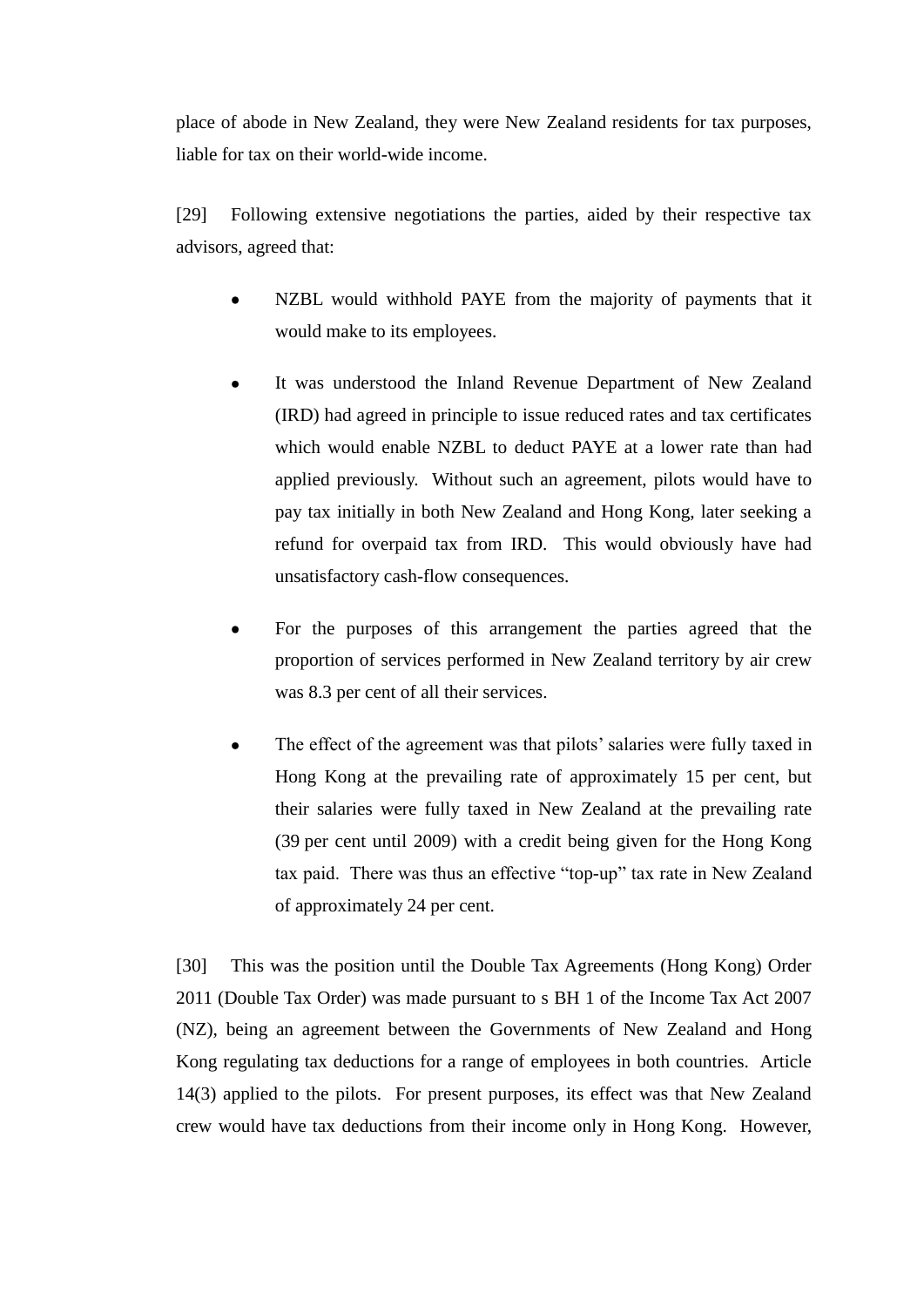the pilots remained liable for tax in New Zealand on their world-wide income including that obtained from NZBL.

[31] NZBL at all times was liable to withhold and account for Accident Compensation Corporation (ACC) levies in respect of the pilots' employment and service. Such a person would also have cover for personal injuries under the Accident Compensation Act 2001, whether suffered within New Zealand or outside of New Zealand.<sup>4</sup>

[32] Fringe benefit tax was payable by NZBL to IRD on the taxable value of fringe benefits provided to its employees. NZBL acknowledged that this would cover such benefits as subsidised travel.

[33] The pilots were paid in New Zealand dollars; these payments were credited to a New Zealand currency account in Hong Kong, as a requirement of the employment agreements. This was said to be an arrangement made as a matter of administrative convenience.

[34] In 2006, NZBL established a group medical scheme with Southern Cross Healthcare Group (Southern Cross) for all New Zealand based pilots and their dependants; Southern Cross provides cover for relevant medical events in New Zealand. NZBL reimburses pilots for medical events occurring outside New Zealand.

[35] The pilots are subject to the licensing requirements of the Hong Kong Civil Aviation Department (HKCAD), as the aircraft owned and operated by Cathay Pacific are Hong Kong registered. From time to time the Civil Aviation Authority of New Zealand conducts spot checks of Cathay Pacific aircraft when in New Zealand; one of the matters they check is whether the pilots on Cathay Pacific aircraft hold the appropriate licence, as issued by the HKCAD.

[36] When within the territorial limits of the Health and Safety in Employment Act 1992 (NZ), both the employer and employee duties of that statute apply. The

<sup>4</sup> Accident Compensation Act 2001, s 22.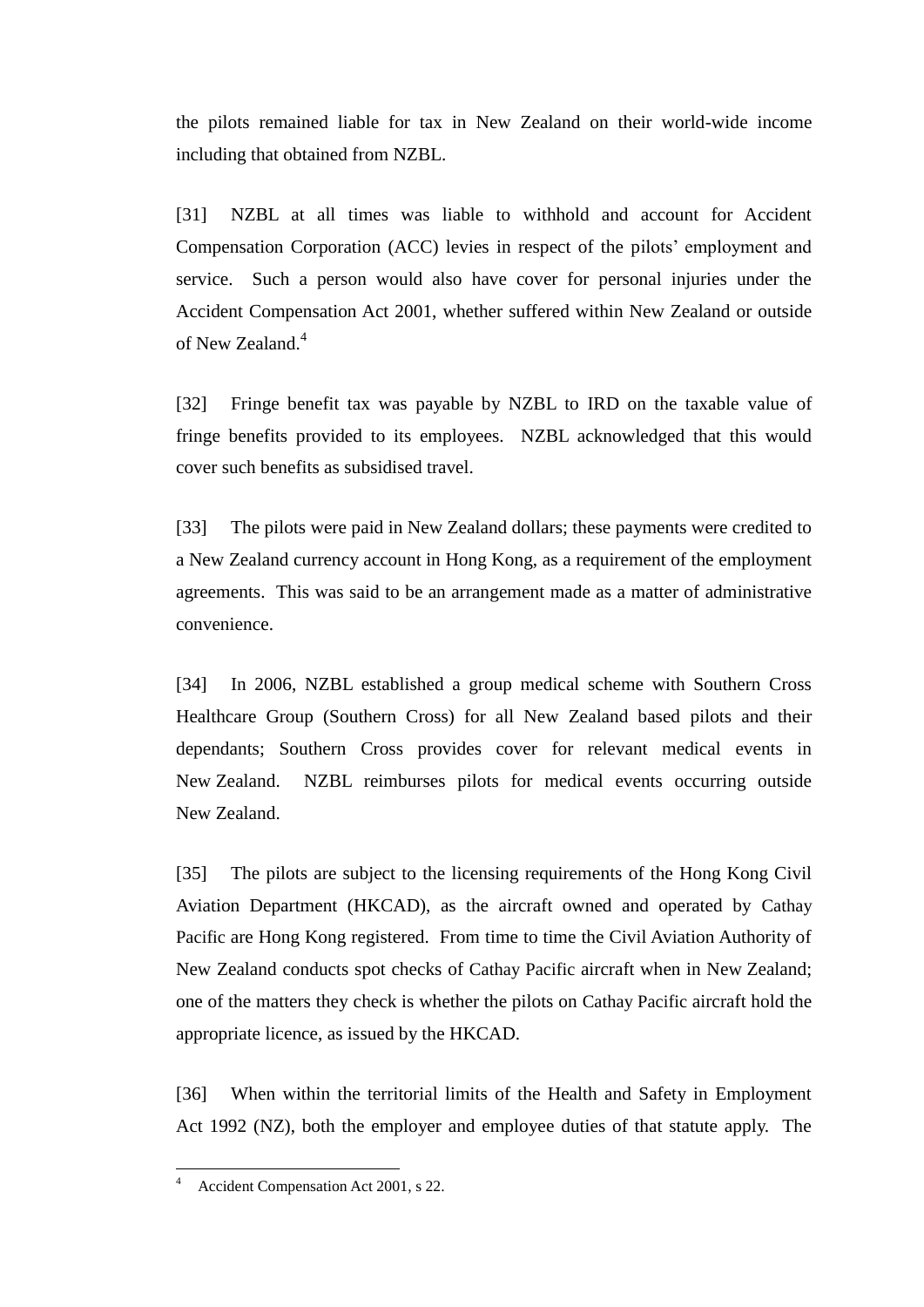evidence is that this has practical implications, for instance, with regard to the consumption of drugs and/or alcohol before flights.

[37] The pilots report on operational matters to a Fleet Manager who is based in Hong Kong. The majority of administrative functions are carried out by NZBL in Hong Kong. Ms Carol Hudson, Financial Services Manager of Cathay Pacific based in Auckland, gave evidence that her office provided the following employmentrelated services for New Zealand based crew:

- a) the facilitation of NZHL's payments to the IRD of fringe benefit tax;
- b) the processing of ACC levies on behalf of NZBL; and
- c) prior to the implementation of the Double Tax Order, the facilitation of payment of PAYE deductions on behalf of NZBL to IRD.

[38] Pilots' duties are allocated by roster; I was told that they consist largely of flying duties, ground<sup>5</sup> or reserve duties, <sup>6</sup> rostered days off and annual leave. Both Mr Brown and Mr Sycamore are generally rostered for Auckland/Hong Kong/Auckland flights. Occasionally they may be required to fly to other destinations – such as Australia – from Hong Kong and then return to Hong Kong.

[39] When required to work out of New Zealand (including in Hong Kong) they are provided with a hotel room by NZBL, and are paid meal and incidental allowances. Such allowances are not paid to them when they are in New Zealand.

[40] There was some debate between the witnesses as to the correct proportion of services undertaken in New Zealand territory. As already mentioned, 8.3 per cent was agreed for tax purposes. The pilots contended that it was in reality higher, although I was provided with no adequate analysis to support this. Although it is said that this figure was agreed for the particular purpose of tax only and was not necessarily therefore accurate, it does provide an approximate guide. A substantial

<sup>5</sup> Ground duties include activities such as flight simulator training or other ground training in Hong Kong.

<sup>6</sup> This means pilots are required to wait at the New Zealand base on standby, with two hours and 15 minutes notice in the event of a callout.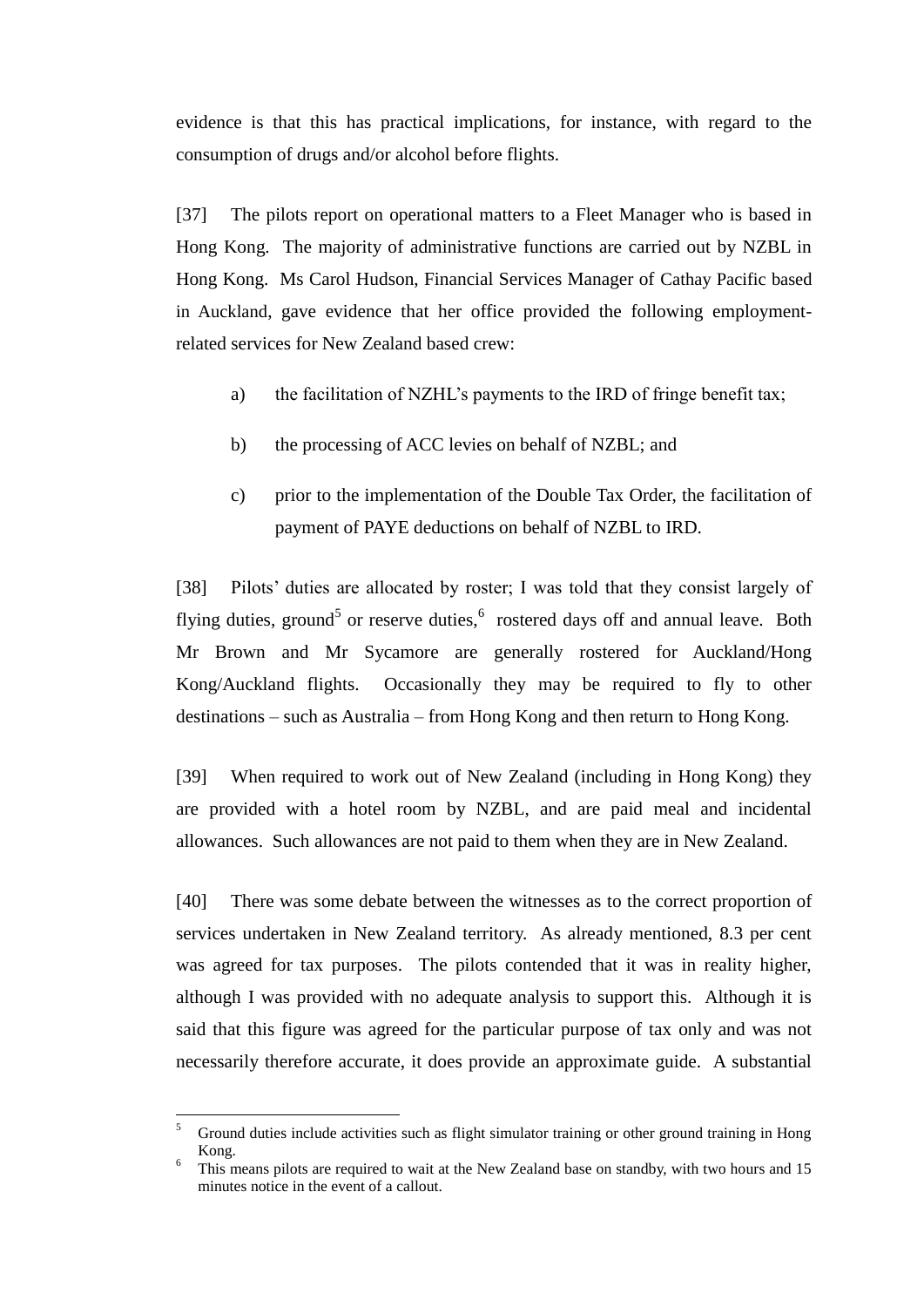proportion of the pilots' working time is devoted to flying and related duties which are beyond New Zealand territory.

# **Events following establishment of NZBL**

[41] In 2003 a case involving five pilots employed by Veta (and pilots employed by other related entities) came before the London South Employment Tribunal (the ET). The five Veta pilots (George Crofts and four others) were originally employed by Cathay Pacific in Hong Kong, but later transferred under the Cathay Pacific Basings Policy so that they were based in London. Mr Crofts (at least) was employed under CoS99. All the pilots were dismissed on 9 July 2001. They then filed originating applications in the ET complaining of unfair dismissal and breach of contract.

[42] At issue were the jurisdictional limitations of the Employment Rights Act 1996 (UK). After hearings in the ET and the United Kingdom Employment Appeal Tribunal, the proceedings came before the England and Wales Court of Appeal which by a majority determined:<sup>7</sup>

- a) The place where the contract "bases" international airline pilots throws a clear light on where they were employed. They were accordingly employed in Great Britain.<sup>8</sup>
- b) The ET had correctly concluded that pilots based in England were entitled to claim unfair dismissal.<sup>9</sup>

[43] Veta appealed with leave from the decision of the Court of Appeal to the House of Lords. The appeal was heard with two others.<sup>10</sup> On 26 January 2006, Lord Hoffmann delivered an opinion with which all other members of the House agreed.<sup>11</sup> He stated that the question common to the three appeals was the territorial scope of s 94(1) of the Employment Rights Act 1996, which gave employees the

<sup>7</sup> *Crofts v Cathay Pacific Airways Ltd* [2005] EWCA Civ 599, [2005] ICR 1436.

At [61] per Waller LJ, and [71] per Maurice Kay LJ.

At [63]-[66] per Waller LJ.

<sup>10</sup> *Lawson v Serco Ltd* [2004] EWCA Civ 12, [2004] ICR 204; *Botham v Ministry of Defence* [2005] EWCA Civ 400.

<sup>11</sup> *Lawson v Serco Ltd, Botham v Ministry of Defence, Crofts v Veta Ltd* [2006] UKHL 3, [2006] ICR 250 [*Croft*s].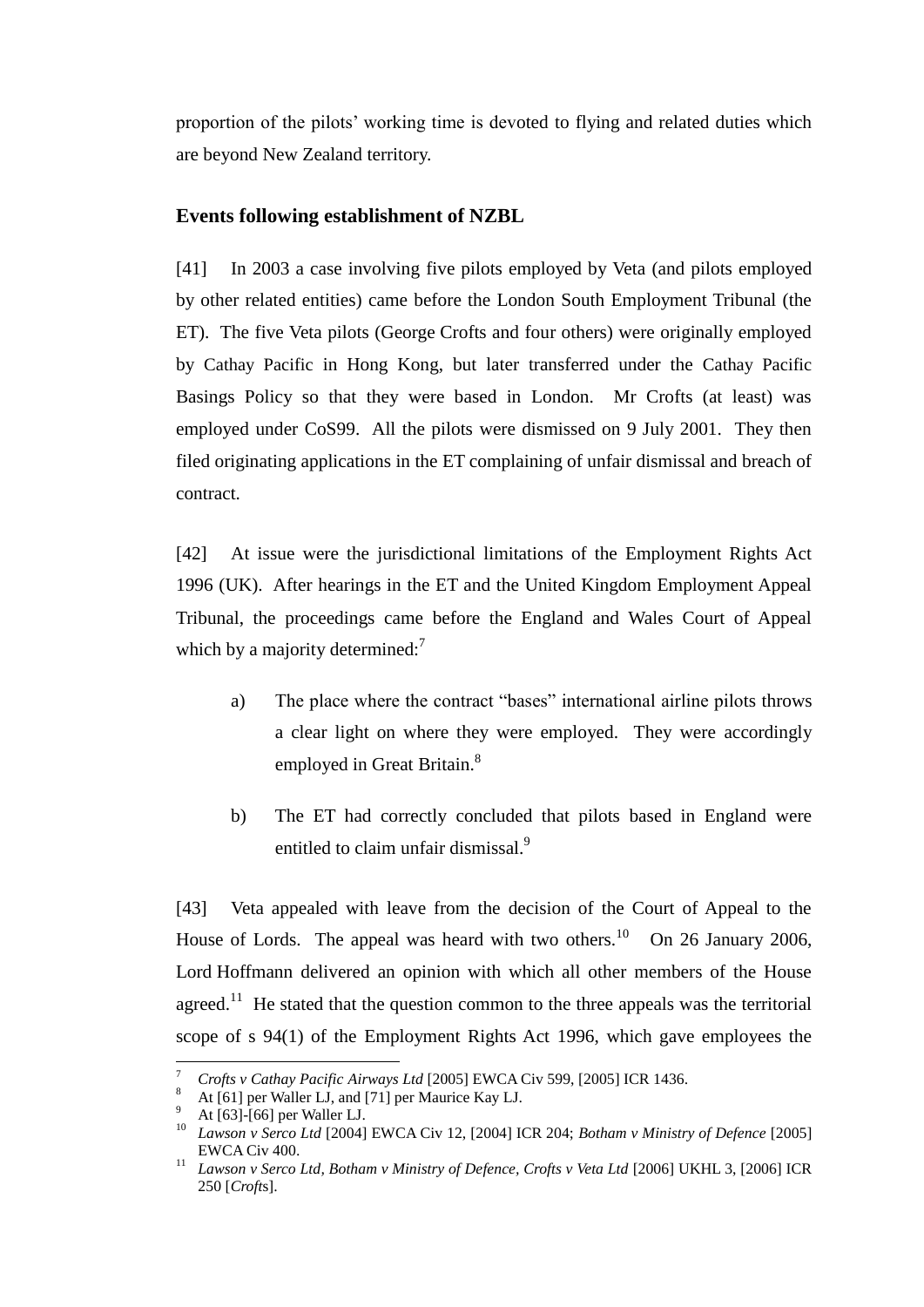right not to be unfairly dismissed by their employer.<sup>12</sup> It will be necessary to discuss Lord Hoffmann's speech later in this decision, but in essence it was held:

- a) The application of s 94(1) of the Employment Rights Act 1996 depended upon whether the employee was working in Great Britain at the time of his dismissal. $^{13}$
- b) Pilots such as Mr Crofts were "peripatetic" employees, whose work constantly took them to many different places. While the courts were now more concerned with how a contract was in fact being operated at the time of dismissal than with the terms of the original contract, the commonsense of treating the base of a peripatetic employee as his place of employment remained valid for the purposes of s 94 of the 1996 Act.<sup>14</sup>
- c) The following factual findings of the ET were upheld by the House of Lords: $15$

Pursuant to the Basings Policy the Veta applicants were required to resign their [Cathay] employment and did so irrevocably. They were allocated new bases on the footing that they would remain there indefinitely. They were repatriated from Hong Kong and ceased to be resident there. Their tours of duty began and ended in London. Even if a flying circle began elsewhere, the tour of duty began when they reported to London Heathrow for the purpose of being "positioned" to the port from which the flying cycle was to commence. They were paid a salary designed to reflect a lower cost of living than that experienced in Hong Kong. In short, the centre of their operations was, quite manifestly, London.

[44] As a result of the conclusions reached in the *Crofts* case, a comprehensive review was undertaken by Cathay Pacific to assess all local laws which applied to jurisdictions in which Cathay Pacific and its basing companies operated. This included New Zealand.

 $12$ At  $[1]$ .

 $13$  At [27].

At [29].

 $15$  At [33]-[34].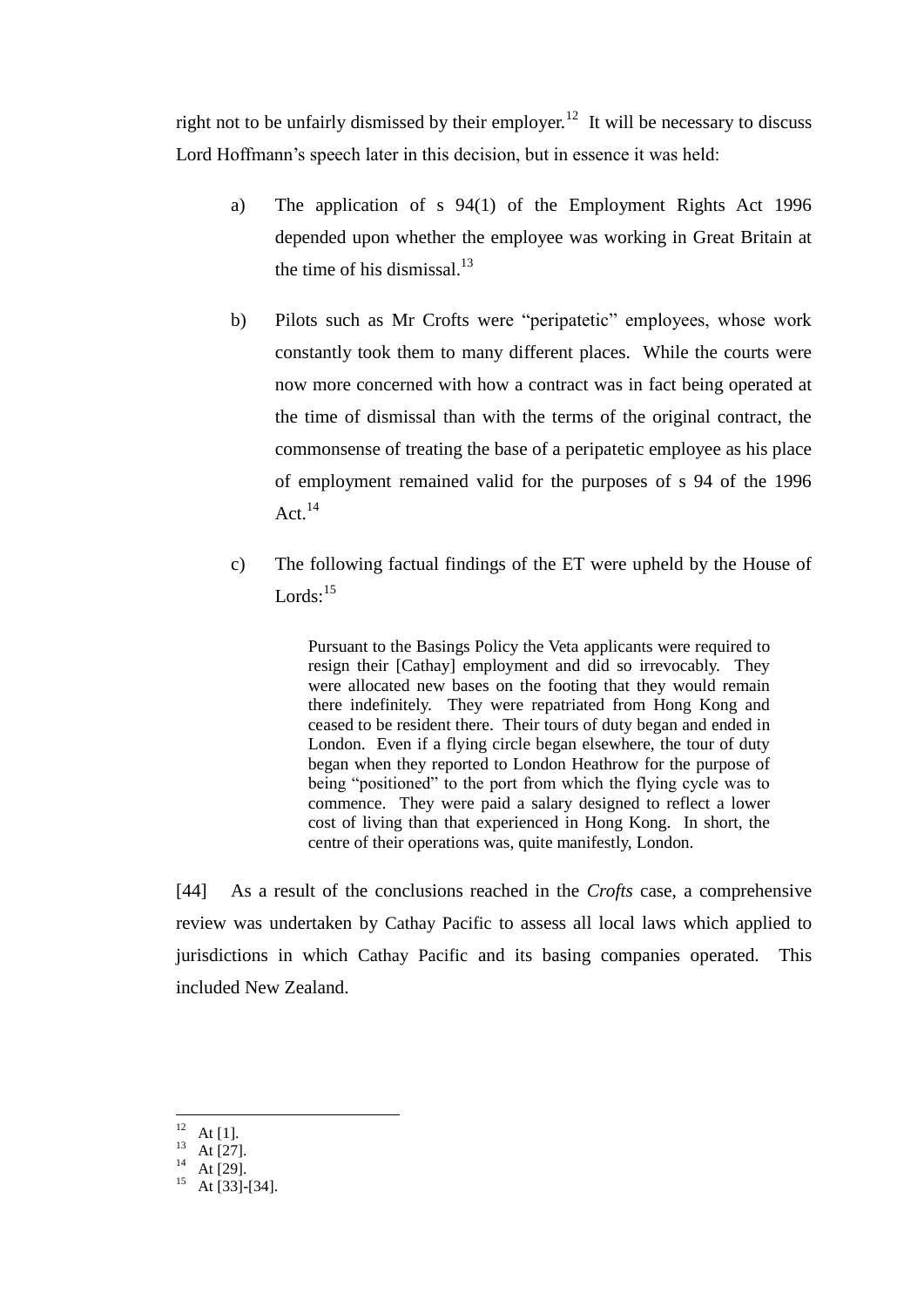[45] Cathay Pacific then determined that it would revise its contractual arrangements with overseas-based pilots recognising that they would be governed by the employment law of local jurisdictions, a process referred to as "on-shoring".

[46] A further contextual matter related to the revision of age standards by the International Civil Aviation Organisation (ICAO).<sup>16</sup> Since 2006, the ICAO permitted pilots in command up to the age of 65 if the co-pilot is under 60. Retirement at age 65 became the international norm.

[47] On 8 October 2007, Mr Brown, Mr Sycamore, and other NZBL pilots received a document from the General Manager Aircrew, entitled "Conditions of Service and Salary", which dealt with on-shoring. It described discussions which had occurred between the negotiating teams of Cathay Pacific and Hong Kong Airline Officers' Association (HKAOA). Topics which had been discussed included pay, the uniting of first officers' scales, provision for an increase in the retirement age, and integration of certain crew members (freighter crew) on the Cathay Pacific aircrew seniority list.

[48] However, a negotiated agreement had not received the support of the HKAOA's general committee and did not go to a membership vote. NZBL nonetheless proposed to implement aspects of each of the above elements, and would do so by introducing new Conditions of Service in 2008, (CoS08). Thus, for example, all pilots who were recruited after 1 January 2008 would commence on CoS08.

[49] With regard to provisions which would provide for an increase in retirement age above 55, the following made NZBL's intentions very clear:<sup>17</sup>

A lot has happened since the last time there was a major review of the Cathay package. The bottom fell out of the airline industry in general, but the industry is currently on an upswing. Our own aggressive growth plan requires us to review how we recruit and what packages we offer. *Age discrimination legislation is changing [the] retirement age in many countries and since 65 is now the norm in most countries, we will have no option but to adopt this standard in our Base Areas.*

<sup>&</sup>lt;sup>16</sup> These are described by the Supreme Court in *McAlister v Air New Zealand Ltd* [2009] NZSC 78, [2010] 1 NZLR 153 [*McAlister* (SC)] at [2]-[4].

<sup>&</sup>lt;sup>17</sup> (emphasis added).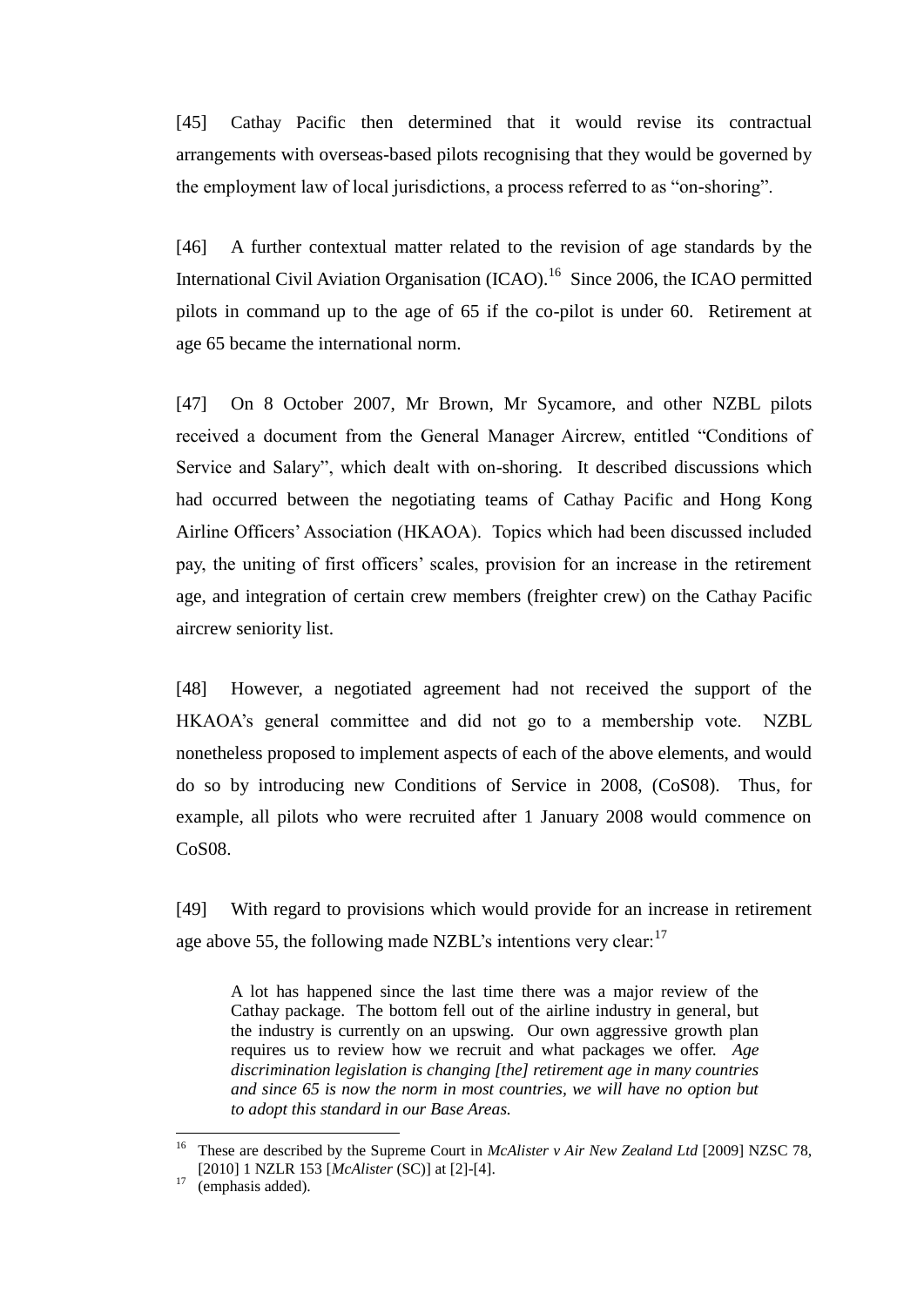With age 55 no longer the limit, it is timely to review why we are maintaining a separate Freighter crewing company. An objective of the HKAOA in 1999 was to shut down ASL so that all Cathay Passenger and Freighter aircraft are operated by crew members on the Cathay Aircrew Seniority List. In fact, that is the stated intend of the Freighter Aircraft Crewing Agreement. The lower retirement age at Cathay was the reason behind some ASL crew members choosing not to transfer to Cathay in 2000, and *now that age 65 must become the retirement age in all of our base areas, it is time to revisit this issue and complete the integration.*

…

*[T]he current basing structure will have to change to comply with local legislation and all crewing companies will have to go "onshore", starting with the UK in April 2008. Europe will follow shortly after that and the plan is to have every base area onshore in the next two years*.

*As each base goes onshore, the crewing company will have to comply with the relevant local labour laws. Every country where we have crews based, except Hong Kong, has some form of age discrimination* legislation which prevents employers from retiring employees at 55 or reducing employees' terms and conditions on the basis of age. *Once we go onshore, we will have to comply with these laws. This legislation will also require us to increase retirement age from 55 to 65. Therefore, age 65 will be incorporated into each base area's version of CoS.*

We are aware that extending [the] retirement age by 10 years is not universally popular but we have no choice but to comply with the law.

…

*Once we go onshore and local labour laws are in effect, crews* based in that country will be employed under the local version of CoS and *will be able to continue to work until 65 without any change to their current terms and conditions.* 

[50] In 2009, NZBL introduced a Special Leave Scheme (SLS). Pilots were told that this arose as a result of the economic realities facing the company – that is, the global financial crisis. The SLS was described as a salary-sacrifice scheme whereby employees could take up to four weeks' annual leave without pay on a voluntary basis. The scheme would assist Cathay Pacific with its financial challenges. At the same time, pilots were offered the opportunity of transferring onto CoS08. This meant that officers who had joined Cathay Pacific prior to 1 April 1993 would be placed on a lower pay scale, subject to a grace period during which time they would continue to be paid at the level of their previous pay scale until 1 January 2014. However, they would obtain a benefit because CoS08 provided for a retirement age

…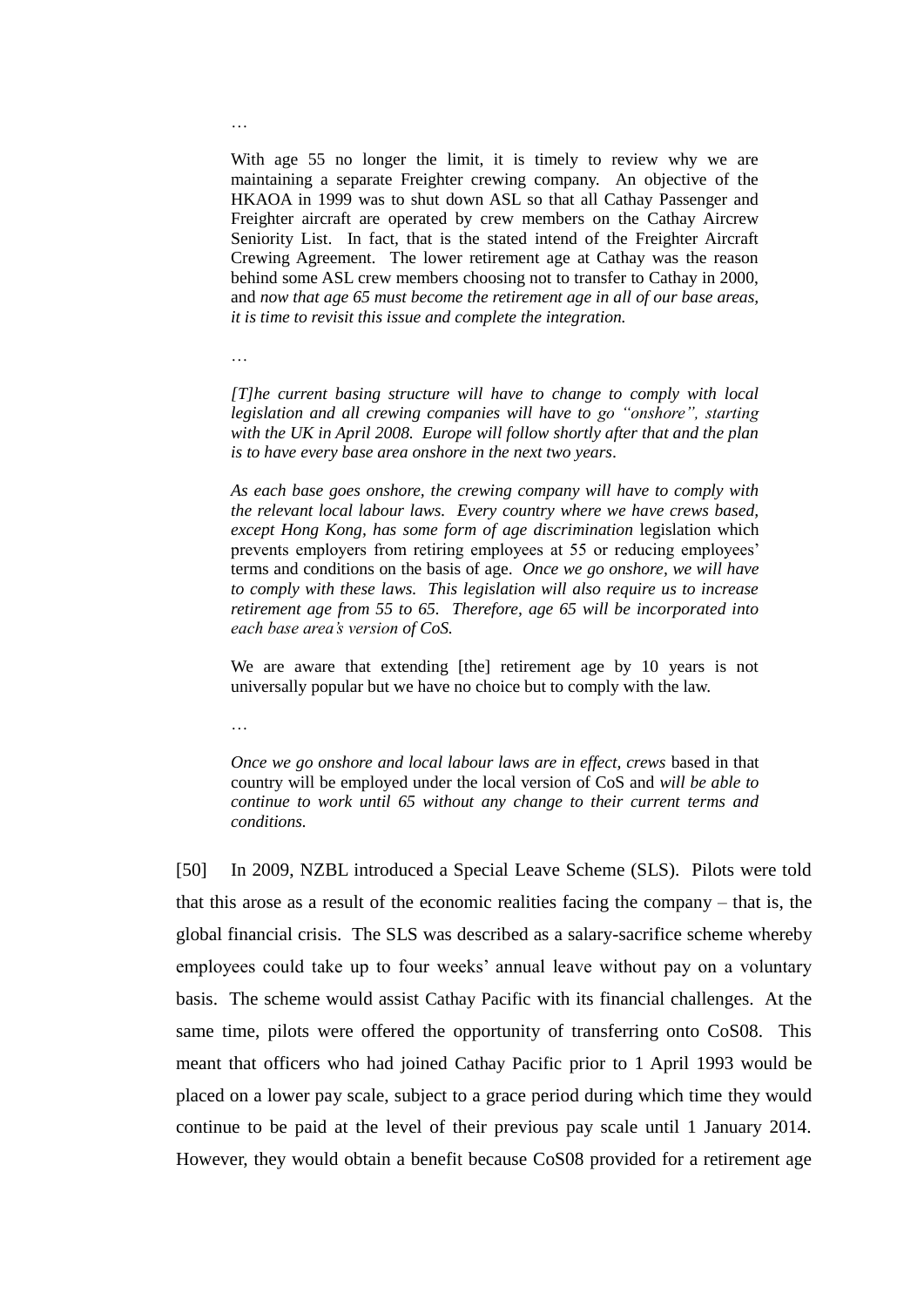of 65. If pilots did not elect to transfer to CoS08, they would remain employed under CoS02, which meant no reduction in salary but a retirement age of 55. This was described as a "once only offer" which would not be repeated.

[51] Mr Brown stated that he elected not to transfer to CoS08 because he had been told 18 months previously that the retirement age would be increased to 65. He understood this would occur within a reasonable period; that is, by the end of 2009. The CoS08 proposal was unacceptable to him because the only issues that concerned him personally were, first the proposed salary reduction, and second the retirement age. The issue of retirement age had been dealt with by the proposal advanced by NZBL in 2007, and he did not see why he should have to "bargain my salary in order to work longer". He believed that NZBL would proceed with its stated intentions in respect of age of retirement.

[52] Mr Sycamore gave similar evidence. He said that the reason he did not elect to transfer to CoS08 was because of the assurances that had been given regarding the issue of age being resolved when basing companies went on-shore, commencing with the United Kingdom in April 2008. The proposal made by the company in 2007 would have satisfied "the Human Rights Act of this country", and he assumed he would at that point be under a contract that provided for retirement at age 65. In 2009, when offered the election to transfer, he felt he was being asked to "abrogate my rights under the Human Rights Act of this country by taking a pay cut to be able to work longer and I fundamentally disagreed with that."

[53] He also said that in light of the *Crofts* ruling, pilots such as himself were well aware of the implications for the company regarding the issue of on-shoring. He assumed that the circumstances were such that the company would have to address the issue properly. Pilots had been told in 2007 that the contractual arrangements were going to alter. This had occurred in the United Kingdom, and he believed it would occur in respect of NZBL.

[54] The onshore conditions of service in respect of other jurisdictions were produced – that is, the United Kingdom, Canada (said to be effective 1 January 2010) and Australia (said to be effective 1 July 2010). In each instance,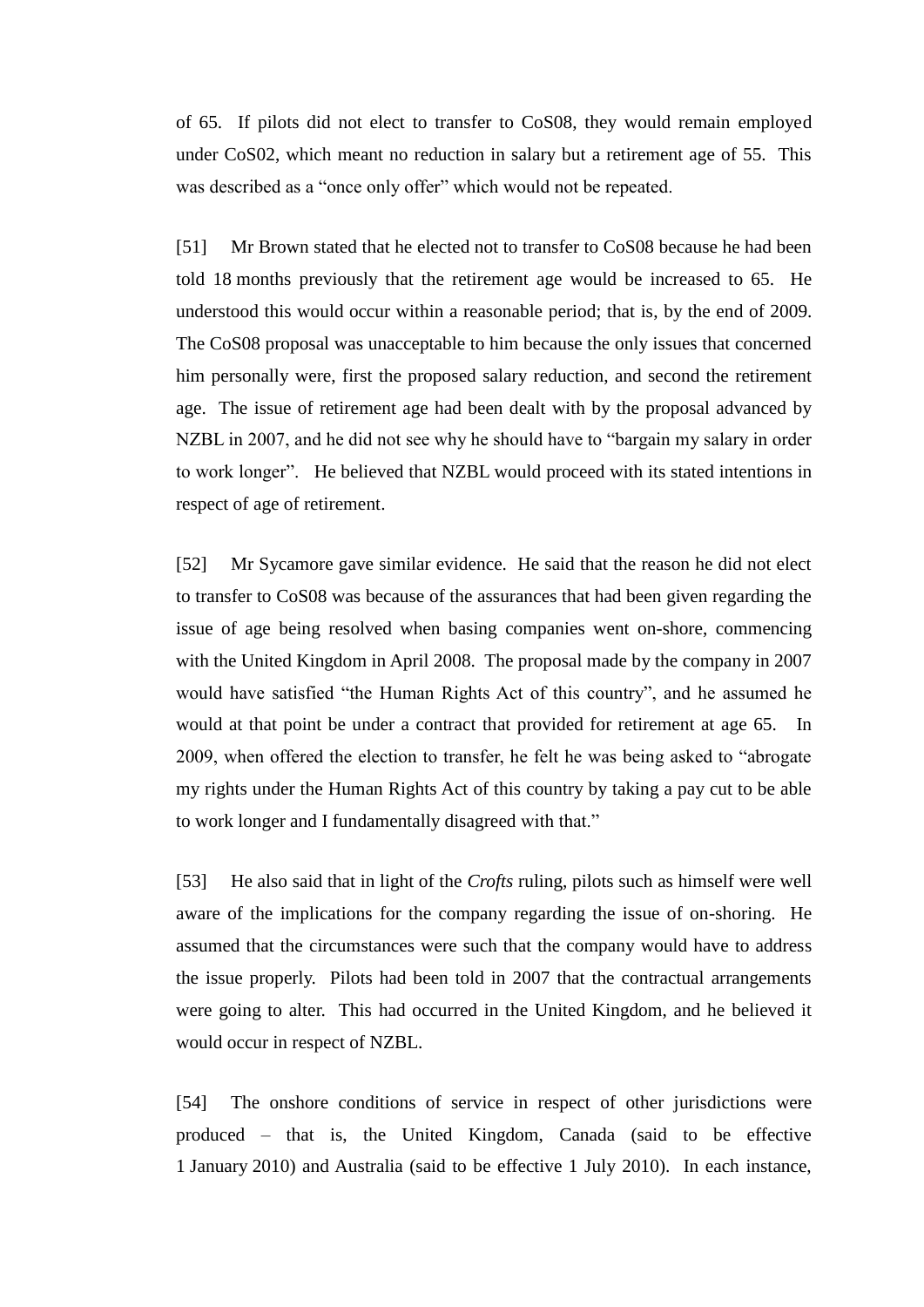local law was elected in the application of law clause; and in each instance the age of retirement was 65. This was full on-shoring.

[55] Full on-shoring has not occurred in New Zealand. CoS02 continues to govern the employment of Mr Brown and Mr Sycamore, as well as a number of First Officers. No evidence was provided to the Court on behalf of NZBL as to why on-shoring has not occurred in respect of its Auckland-based pilots.

[56] Although the election to transfer to CoS08 was stated to be "a once only offer", other pilots have since been allowed to transfer to those Conditions of Service.

[57] In 2013, Mr Sycamore approached Mr Philip Herbert, General Manager Aircrew, in Hong Kong, and asked if he could now change to CoS08. On 24 January 2014 he was informed that he was not permitted to do so. A similar request was made by Mr Brown and that request has also been declined. Both requests were made within the grace period relating to salary which would have applied had such an election been taken in 2009.

[58] Both Mr Brown and Mr Sycamore now face dismissal from NZBL when they attain the age of 55 – Mr Brown on 4 March 2015, and Mr Sycamore on 24 September 2015.

# **The pleadings**

- [59] The claim made by Mr Brown and Mr Sycamore is that:
	- a) Their threatened dismissals at age 55 are discriminatory and unlawful.
	- b) The Employment Relations Act 2000 (ERA), the Human Rights Act 1993 (HRA) and the New Zealand Bill of Rights Act 1990 (NZBORA) would prohibit such discrimination.
	- c) In the particular circumstances, the laws of New Zealand should apply and not the laws of Hong Kong.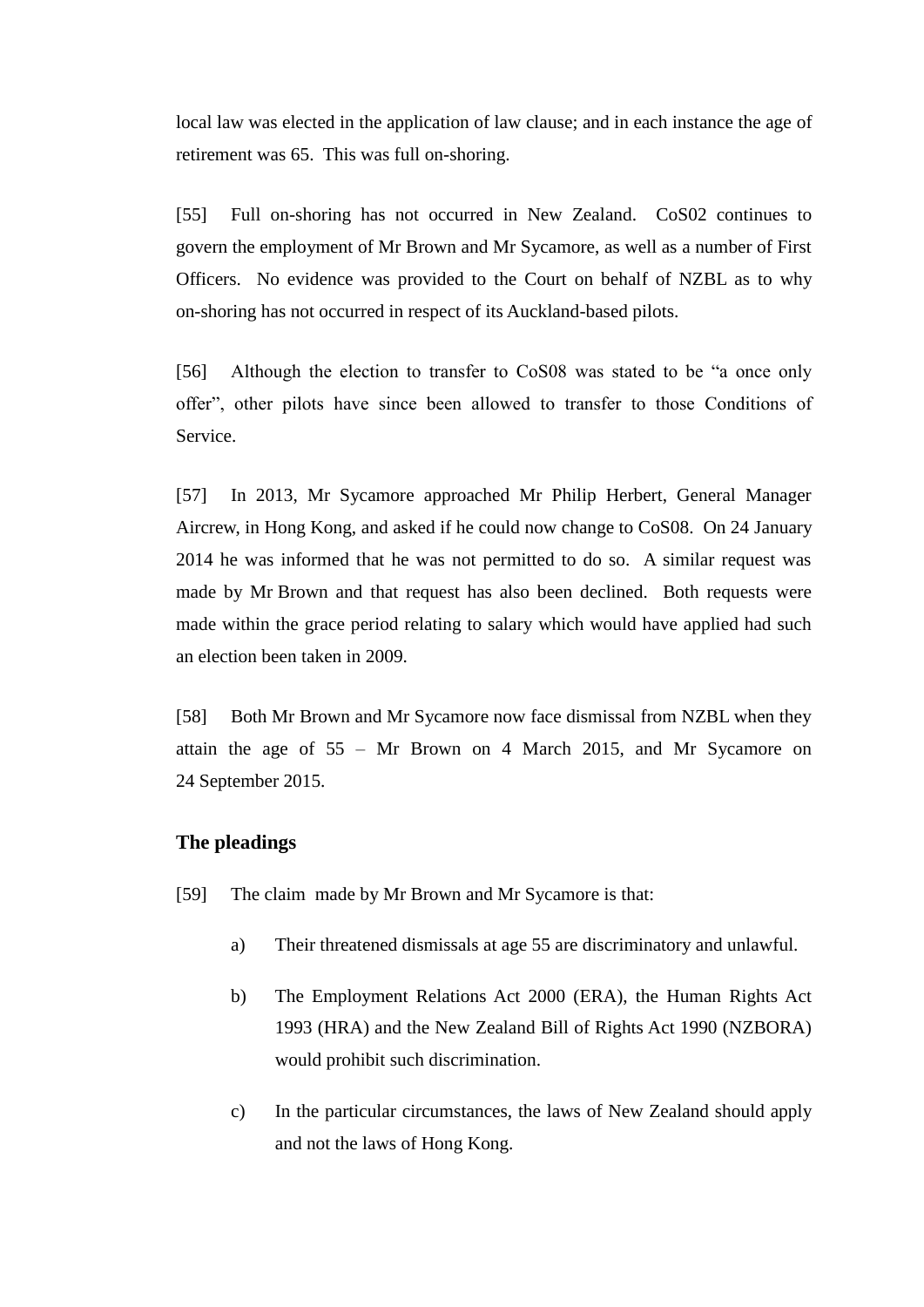[60] The plaintiffs accordingly seek a variety of declarations to the effect that they should not be discriminated against by being dismissed upon attaining the age of 55 years.

- [61] NZBL opposes their claims:
	- a) It protests jurisdiction by contending the proper law of the employment contracts between the parties is Hong Kong law; and the ERA is not an overriding statute. Accordingly the contracts must be read subject to New Zealand's private international law principles.
	- b) Conversely, the defendant denies the plaintiffs' contention that it was "not open" to the defendant to stipulate for Hong Kong law and that the defendant is attempting to "hide from" local employment law provisions.
	- c) The defendant says this is a "conflict of laws" case, where it contends:
		- $\bullet$ The employment contracts expressly state they are to be interpreted in accordance with the various applicable Hong Kong Ordinances, and the parties have submitted to the non-exclusive jurisdiction of the courts of Hong Kong.
		- The selection of the Hong Kong system of law is bona fide and  $\bullet$ legal; the choice of law is also unsurprising since the defendant's "centre of operations" is Hong Kong, and the material incidents of the plaintiffs' employment have their "closest and most real connections" to Hong Kong law.
		- Section 238 of the ERA provides that the Act will have effect  $\bullet$ despite any provision to the contrary in any contract or agreement; but this section does not apply because the employment contracts were formed in Hong Kong.
		- The employer is a Hong Kong company which is not registered in  $\bullet$ New Zealand; a significant proportion of the plaintiff's tax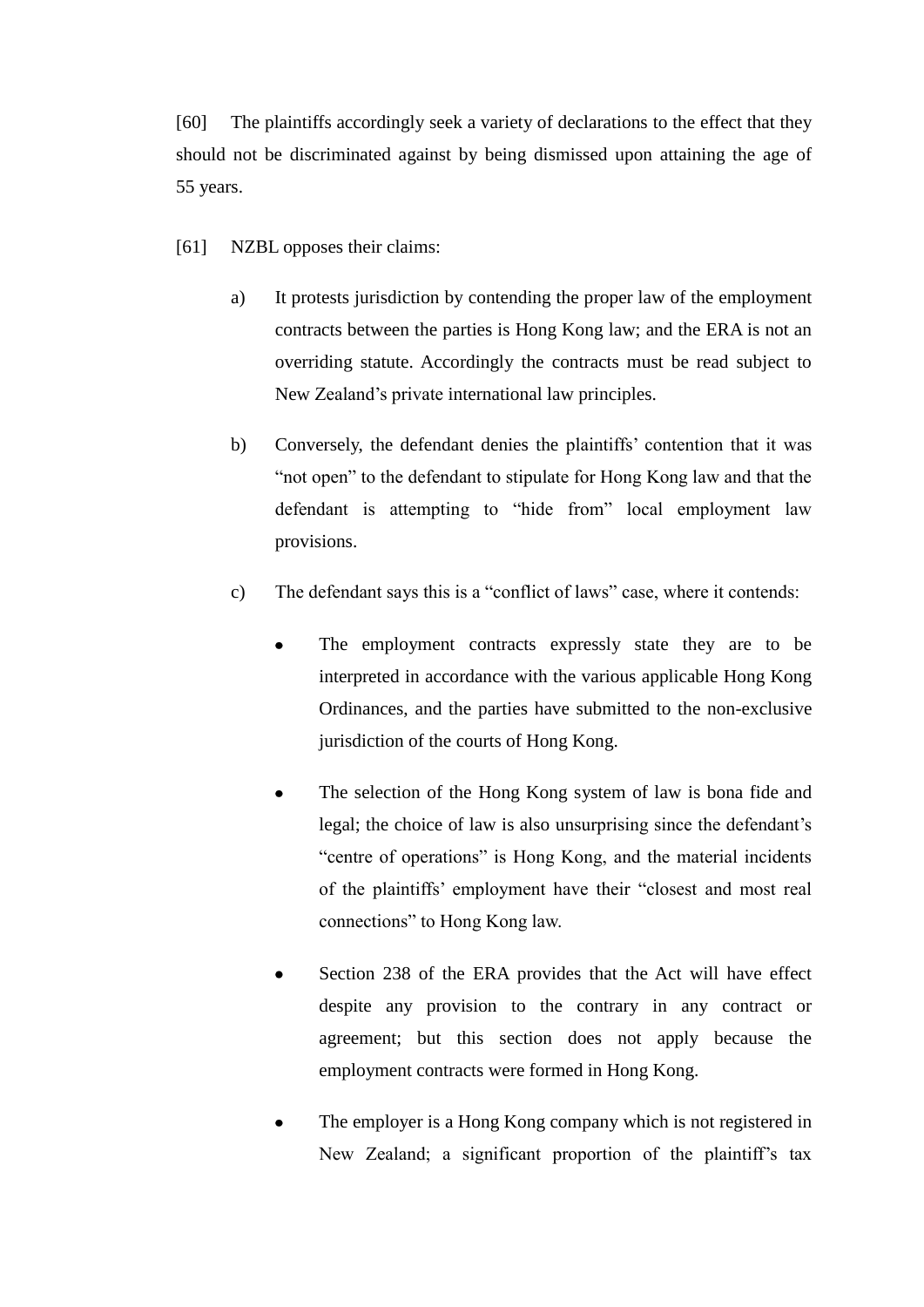liabilities are incurred in Hong Kong; the plaintiffs are licensed by the Hong Kong Civil Aviation Department; other than the starting and finishing of their duties the majority of Mr Brown and Mr Sycamore's work occurs outside of New Zealand airspace; their training, administration and management occurs in Hong Kong and the form and substance of the past and current employment contracts between the parties reinforces the connection of the employment agreement with Hong Kong rather than New Zealand.

[62] The Court must first determine the proper law of the contracts, but then consider whether there are any applicable limits which would preclude its application. If New Zealand law is to apply, a determination must be made as to whether the provisions of the relevant employment agreements are discriminatory on the prohibited ground of age.

### **What is the proper law of the employment agreement?**

[63] The starting point for this issue is conveniently summarised by *Dicey, Morris & Collins on the Conflict of Laws* as follows:<sup>18</sup>

At common law the starting point was that every contract was governed at its outset by its "proper law", a term coined by Westlake. When the parties had expressed their intention as to the law governing the contract, their expressed intention, in general, determined the proper law of the contract, at any rate if the application of foreign law was not contrary to public policy and the choice was "bona fide and legal". When there was no express selection of the governing law, an intention with regard to the law to govern the contract could be inferred from the terms and nature of the contract and from the general circumstances of the case. When the intention of the parties to a contract with regard to the law governing it was not expressed and could not be inferred from the circumstances, the contract was governed by the system of law with which the transaction had its closest and most real connection.

[64] In *Vita Food Products Inc v Unus Shipping Co Ltd*, Lord Wright stated:<sup>19</sup>

… in questions relating to the conflict of laws rules cannot generally be stated in absolute terms but rather as prima facie presumptions. But where

<sup>&</sup>lt;sup>18</sup> Lord Collins of Mapesbury (ed) *Dicey, Morris & Collins on the Conflict of Laws* (15<sup>th</sup> ed, Sweet & Maxwell, London, 2012) vol 2 at [32-006] (footnotes omitted).

<sup>19</sup> *Vita Food Products Inc v Unus Shipping Co Ltd* [1939] AC 277 (PC) at 290.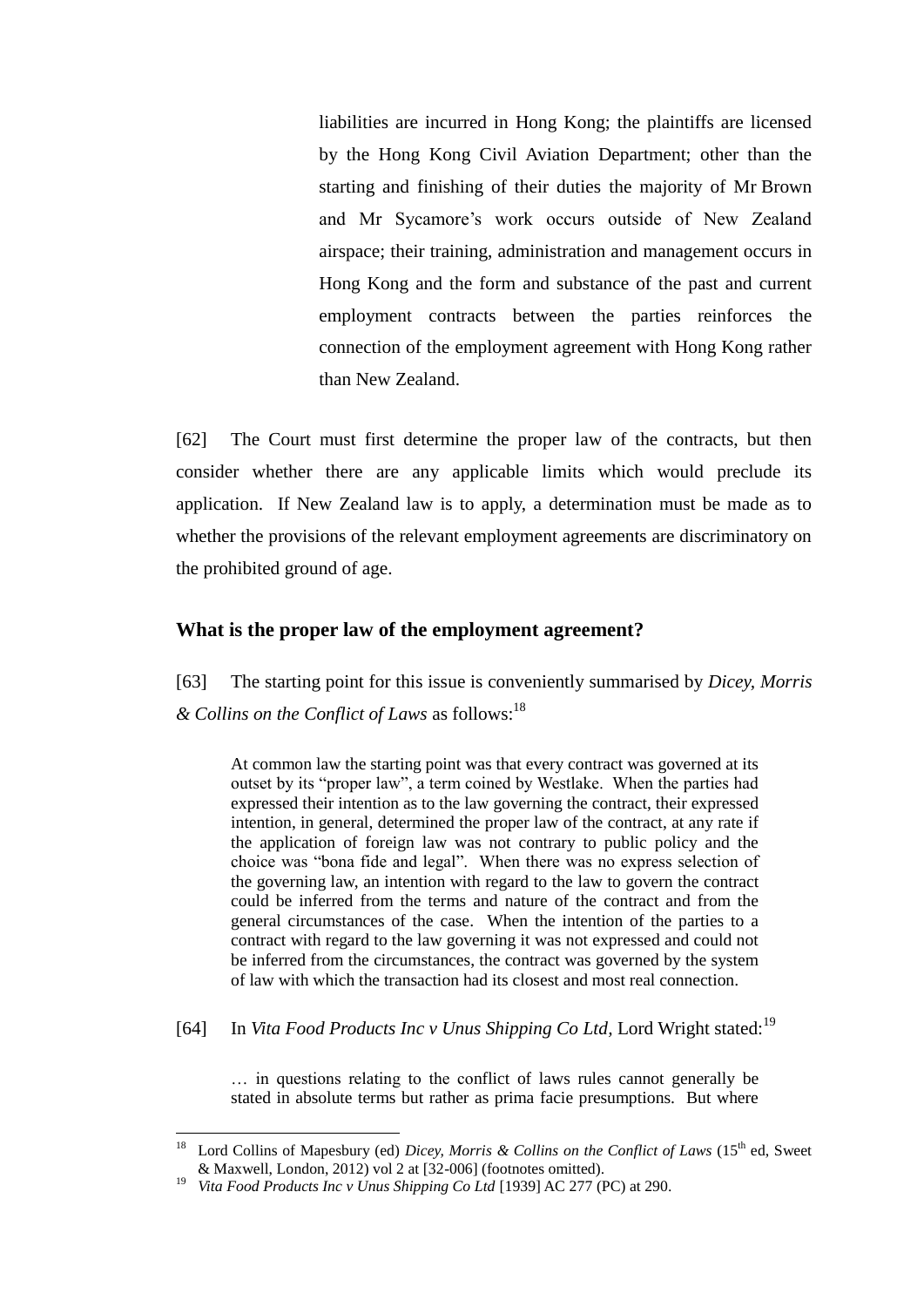the English rule that intention is the test applies, and where there is an express statement by the parties of their intention to select the law of the contract, it is difficult to see what qualifications are possible, provided the intention expressed is bona fide and legal, and provided there is no reason for avoiding the choice on the ground of public policy. … Connection with English law is not as a matter of principle essential.

[65] Whilst Mr Brown and Mr Sycamore stated that they had no choice but to agree that the Conditions of Service would be interpreted in accordance with Hong Kong laws, the fact is that they did agree to such a provision when they accepted the terms and conditions (CoS02) which were offered to them by NZBL. Plainly, an express choice of Hong Kong law was made.

[66] If the Court concludes that there is no applicable limit on the effectiveness of that choice, New Zealand law will not apply and NZBL's protest to jurisdiction will succeed. However, the parties respective cases have raised issues as to the application of the choice of law clause on these issues:

- a) Does s 238 of the ERA apply so as to override Hong Kong law in certain respects?
- b) Alternatively, would the application of Hong Kong law in the present circumstances be contrary to public policy, because NZBL's strict reliance on the choice of law clause is morally and ethically wrong, unprincipled, and not in accordance with what most New Zealander's would consider to be fair and just; or
- c) Was the choice of law clause bona fide and legal?

### **Does the ERA have overriding effect?**

[67] Before considering the principles which relate to overriding statutes it is first necessary to consider which New Zealand laws potentially apply in this case; the scope of those laws; the question as to where Mr Brown and Mr Sycamore were based; whether the age discrimination protections of New Zealand law apply to them; and if so whether any applicable law has overriding effect.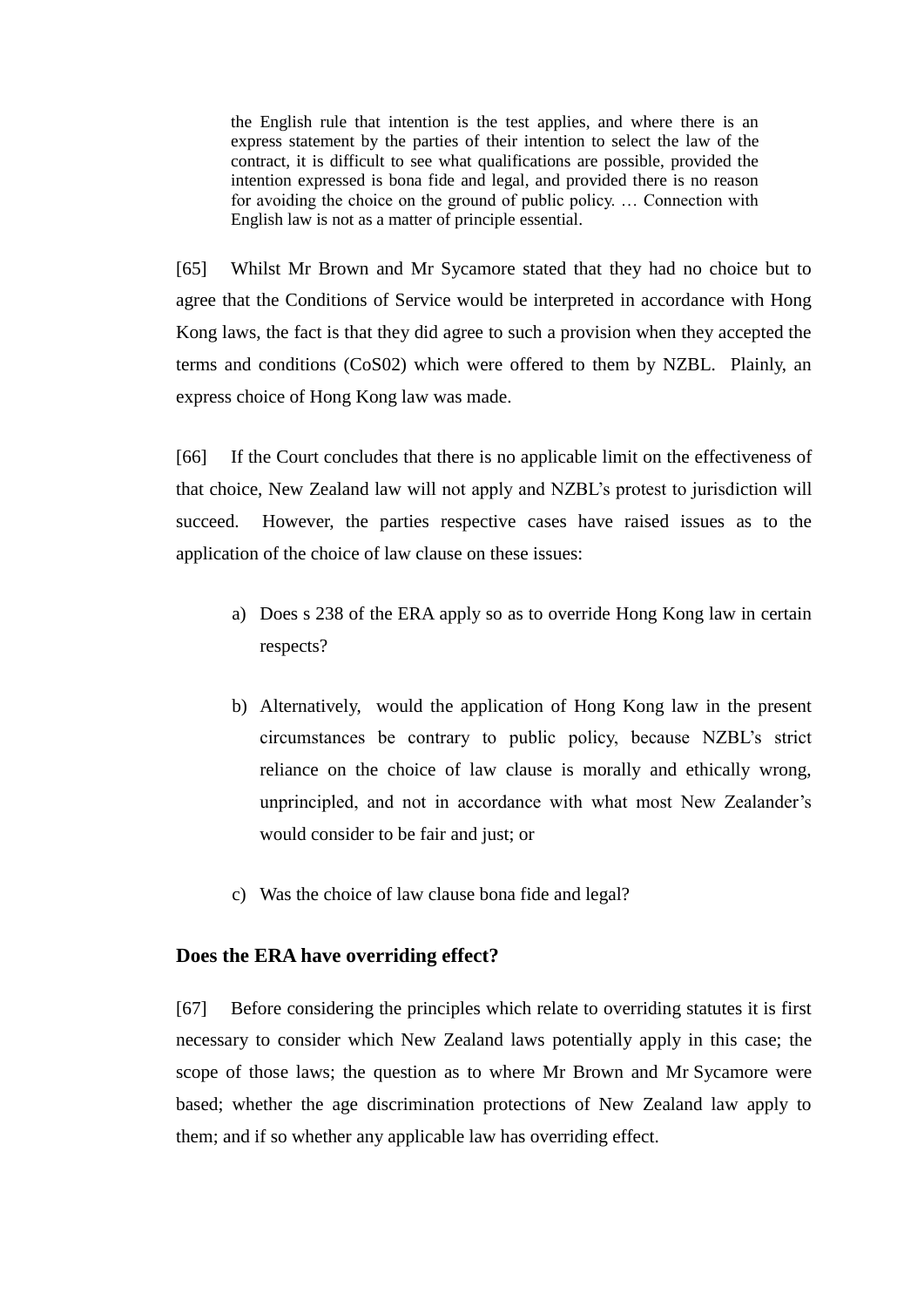### *Which New Zealand laws potentially apply?*

[68] It is first necessary to determine which domestic statute or statutes have potential application. There are no other New Zealand cases dealing with circumstances such as the present. It is submitted for the plaintiffs that the Court should determine that the ERA and HRA apply by following the test propounded in *Crofts* by Lord Hoffmann for peripatetic employees, on the basis that the conclusions of the House of Lords are "highly persuasive". For the defendant it is submitted that *Crofts* was determined in a very different statutory context; which included the repeal of a previous provision that had expressly excluded coverage of the statute to those working outside Great Britain; thus it could not be inferred that Parliament intended to extend the normal territorial limitations.

[69] This case involves statutory provisions pertaining to age discrimination under employment agreements. Under the ERA, the scope of analysis must focus on the provisions which define "employment agreement"; "contract of service"; "employee"; and "employer". $^{20}$ 

[70] Obviously the provisions relating to age discrimination are also relevant.<sup>21</sup> Section  $104(1)(c)$  of the ERA states that an employee is "discriminated against in that employee's employment" if the employer requires an employee to resign by reason directly or indirectly of any of the prohibited grounds of discrimination.<sup>22</sup>

[71] The ERA refers expressly to the prohibited grounds of discrimination set out in s 21(1) of the HRA.<sup>23</sup> It also refers to certain exceptions in the HRA, namely s 24 of that Act (which provides for an exception in relation to crews of ships and aircraft) and s 26 of that Act (which provides for an exception in relation to certain work performed outside New Zealand).<sup>24</sup>

[72] Section 106(2) of the ERA overrides s 22 of the HRA where a claim is made under s 104, as in this case.

<sup>20</sup> <sup>20</sup> Sections 5 and 6.<br><sup>21</sup> Section 102(1)(c)

Section  $103(1)(c)$ , and ss 104-106.

<sup>&</sup>lt;sup>22</sup> Section 104 was fully analysed in *McAlister* (SC), above n 16.<br><sup>23</sup> Section 105

 $\frac{23}{24}$  Section 105.

Section 106.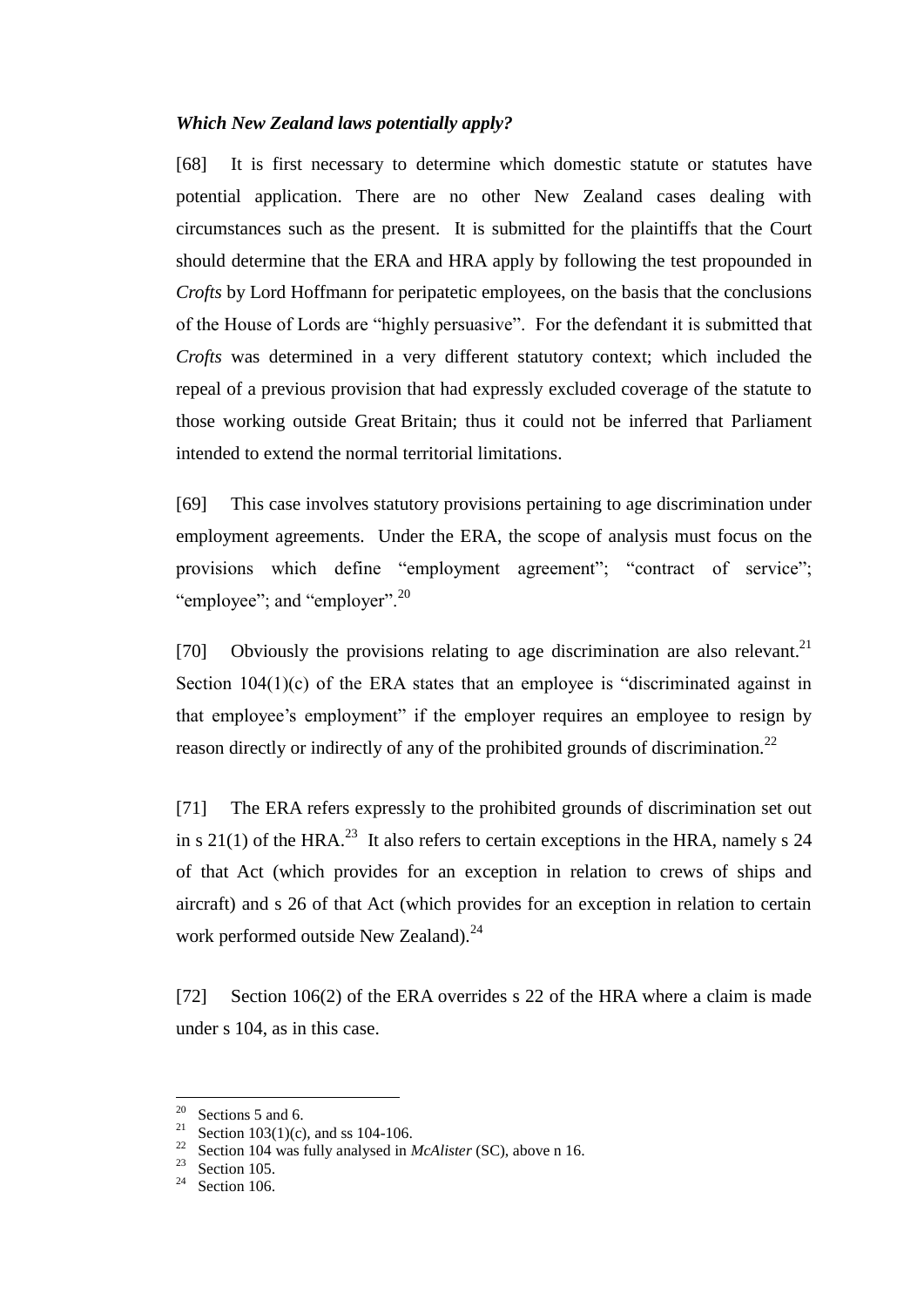[73] The plaintiffs also rely on the NZBORA. However, that statute does not apply because NZBL does not perform a public function, power or duty imposed by law.<sup>25</sup> Even if that Act did apply, it would in the present circumstances take matters no further since s 19, which provides for freedom from discrimination, refers to the grounds of discrimination under the HRA.

#### *The territorial limits of the ERA for the purposes of this case*

[74] Any declarations in this case will be made under the ERA rather than the HRA because the HRA focuses on hiring practices while the ERA deals with discrimination in employment matters.<sup>26</sup> Given that circumstance and the fact that the ERA contains detailed cross-references to the HRA, the issue of territorial limits should focus on the former statute.

[75] The question of territorial limits was considered by the House of Lords in *Crofts,*<sup>27</sup> the facts of which have already been discussed at [41]-[43] above. It will be recalled that s 94(1) of the Employment Rights Act 1996 gave employees the right not to be unfairly dismissed. Lord Hoffmann held the question as to the extent of the territorial limits of the provision involved a proper construction of s 94(1) and a determination as to what Parliament may reasonably be supposed to have intended. This involved the application of principles, not the invention of supplementary rules.<sup>28</sup> He observed that since the section did not have worldwide application, it was necessary to give effect to its implied territorial limits.<sup>29</sup> The Courts were left to imply whatever geographical limitations seemed appropriate to the substantive right. Lord Hoffmann then identified three types of case:

a) The first was the standard or normal paradigm case where an employee worked in Great Britain. The terms of the contract and the prior history of the contractual relationship would be relevant to whether the employee was really working in Great Britain at the time of dismissal.<sup>30</sup>

<sup>25</sup> Section 3(b).

<sup>26</sup> *McAlister* (SC), above n 16.

*Crofts*, above n 11.

At [23].

At [24].

At [25]-[27].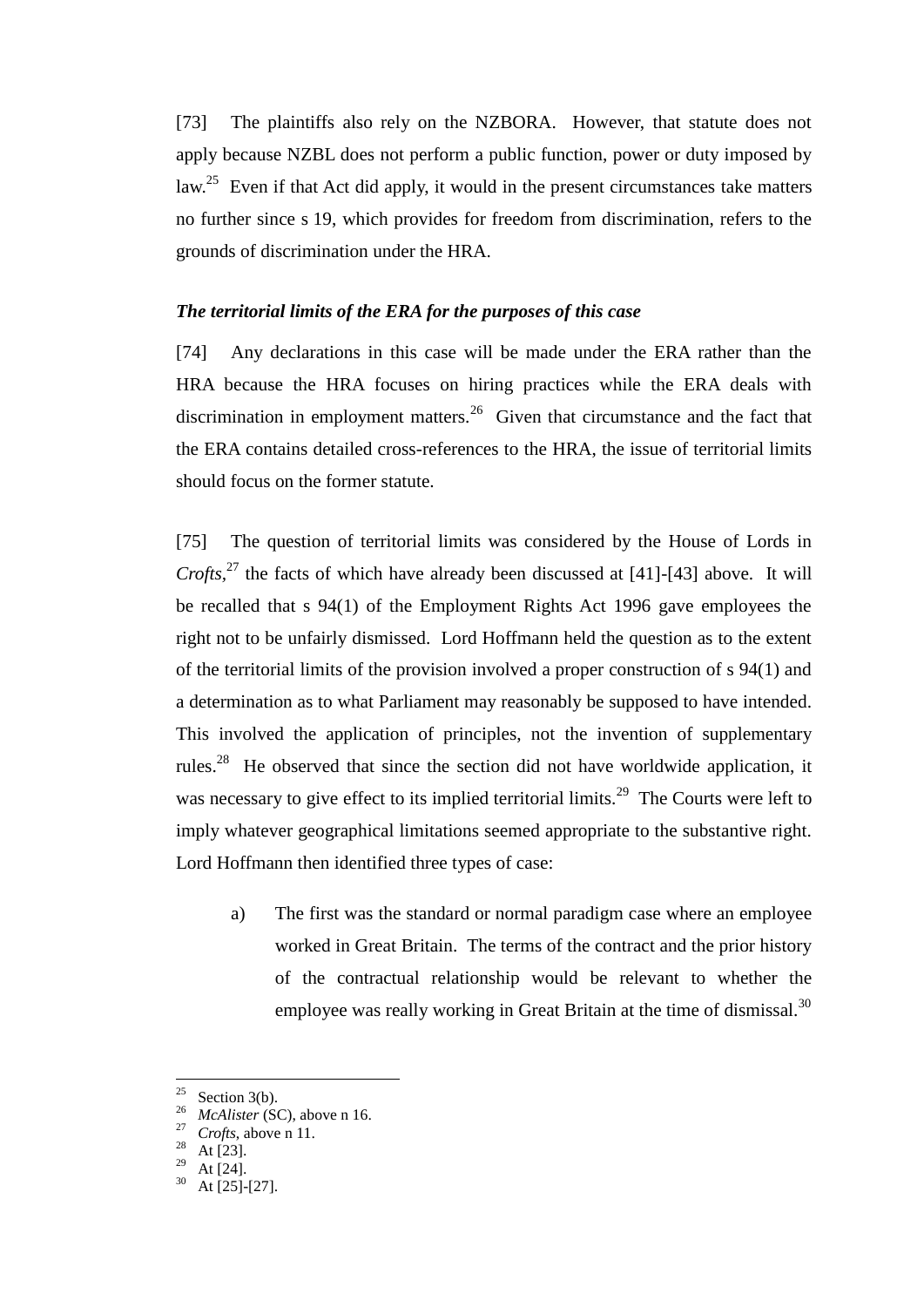b) The second example related to peripatetic employees such as Mr Crofts. He again observed that the emphasis should be on how the contract was in fact being operated at the time of the dismissal, rather than at the time of inception of the original contract. He concluded that: $31$ 

> [T]he commonsense of treating the base of a peripatetic employee as, for the purposes of the statute, his place of employment, remains valid. It was applied by the Court of Appeal to an airline pilot in *Todd v British Midland Airways Ltd* … where Lord Denning MR said ...:

A man's base is the place where he should be regarded as ordinarily working, even though he may spend days, weeks or months working overseas. I would only make this suggestion. I do not think that the terms of the contract help much in these cases. As a rule, there is no term in the contract about exactly where he is to work. You have to go by the conduct of the parties and the way they have been operating the contract. You have to find at the material time where the man is based.

Lord Hoffmann concluded that employees of a foreign airline could be based in Great Britain, and that this was in fact the situation for Mr Crofts.<sup>32</sup>

c) The third category related to "expatriate employees". It was held that, there, the concept of a base would provide no help.<sup>33</sup> It would be unusual for an employee who works and is based abroad to come within the scope of British labour legislation, although some would do so.<sup>34</sup> Lord Hoffmann went on to outline factors which might apply in the case of such employees. $35$ 

[76] For NZBL, it is submitted that *Crofts* had a particular statutory context and legislative history. That is so, although I observe that the base (or function) test

<sup>31</sup> <sup>31</sup> At [29], citing *Todd v British Midland Airways Ltd* [1978] ICR 959 (CA) at 964 per Lord Denning MR.

 $rac{32}{33}$  At [31]-[34].

 $\frac{33}{34}$  At [35].

 $rac{34}{35}$  At [36].

<sup>35</sup> At [37]-[39]. Subsequent case law in the United Kingdom has found this category to be difficult: see *Duncombe v Security of State for Children, Schools and Families* [2011] UKSC 14, [2011] 4 All ER 1020; *Ravat v Halliburton Manufacturing and Services Ltd* [2012] UKSC 1, [2012] 2 All ER 905; and *Creditsights Ltd v Dhunna* [2014] EWCA 1238. The present case does not involve expatriate employees, and I therefore say no more with regard to that category.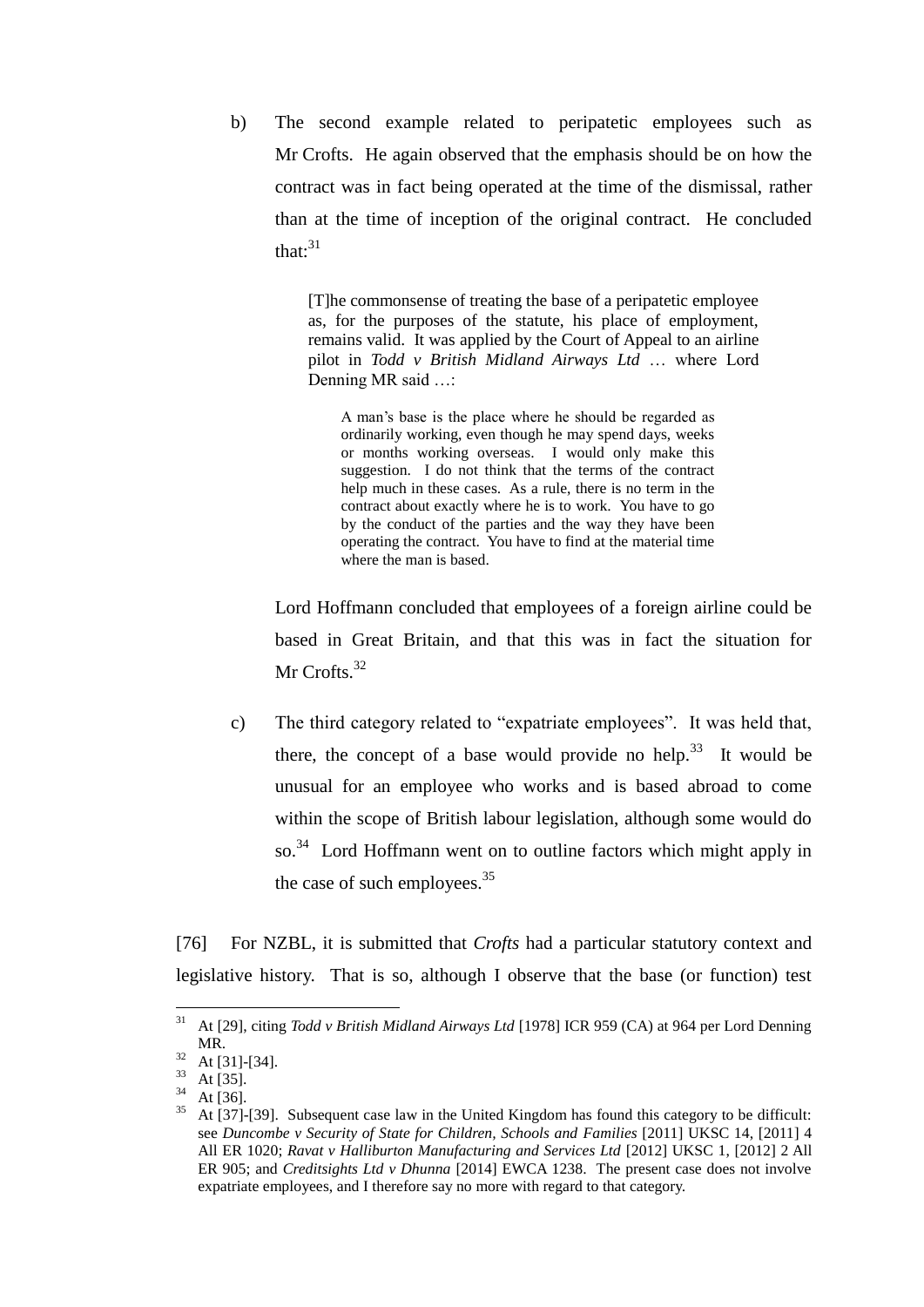affirmed by Lord Hoffmann was one which had previously been applied by Lord Denning in *Todd* under another statute – para 9(2) of Sch 1 of the Trade Union and Labour Relations Act 1974. That statute provided that the relevant unfair dismissal provisions would not apply to any employment where under the contract of employment the employee "ordinarily works outside Great Britain". In *Todd,* the base test was applied to determine where the employee ordinarily worked.<sup>36</sup>

[77] Turning to the New Zealand position, the ERA has no express territorial limits. As in the case of the two English statutes, the Authority and the Court have been left to determine what constitutes relevant employment for the purposes of the Act, on the basis of the broad definitions of that statute, and to "imply whatever geographical limitations [seem] appropriate to the substantive right".<sup>37</sup> As in *Crofts*, the Court must determine the reality of Mr Brown's and Mr Sycamore's employment at the date of the hearing. The focus is on all factors pertaining to that reality, not just the contract itself.<sup>38</sup>

[78] If the elements of employment in New Zealand are such that it is open to the Authority or the Court – potentially guided by the assistance of a "base test" – to conclude that the employees are working in New Zealand then the statutory provisions of the ERA may apply.

[79] For NZBL it is submitted that an adoption of the principles affirmed in *Crofts*  would involve a conclusion that Parliament intended to legislate with extra-territorial effect. As was observed by the Supreme Court in *Poynter v Commerce Commission*, an enactment is to be treated as not having extra-territorial effect unless a contrary intention appears and subject to any relevant rules of private international law. A legislative proposition is addressed to anyone who is within the territory to which the

<sup>36</sup> *Todd*, above n 31, at 964.

<sup>37</sup> *Crofts,* above n 11, at [8].

 $38$  By analogy, in establishing the existence of a contract of service under the ERA, s  $6(2)$  requires the Court or the Authority to determine "the real nature of the relationship between them." As observed by Judge Couch in *Jinkinson v Oceana Gold (NZ) Ltd* [2009] ERNZ 225 (EmpC) at [37]-[38], all relevant matters are to be taken into account in this assessment and the parties' description of their relationship is not to be treated as determinative.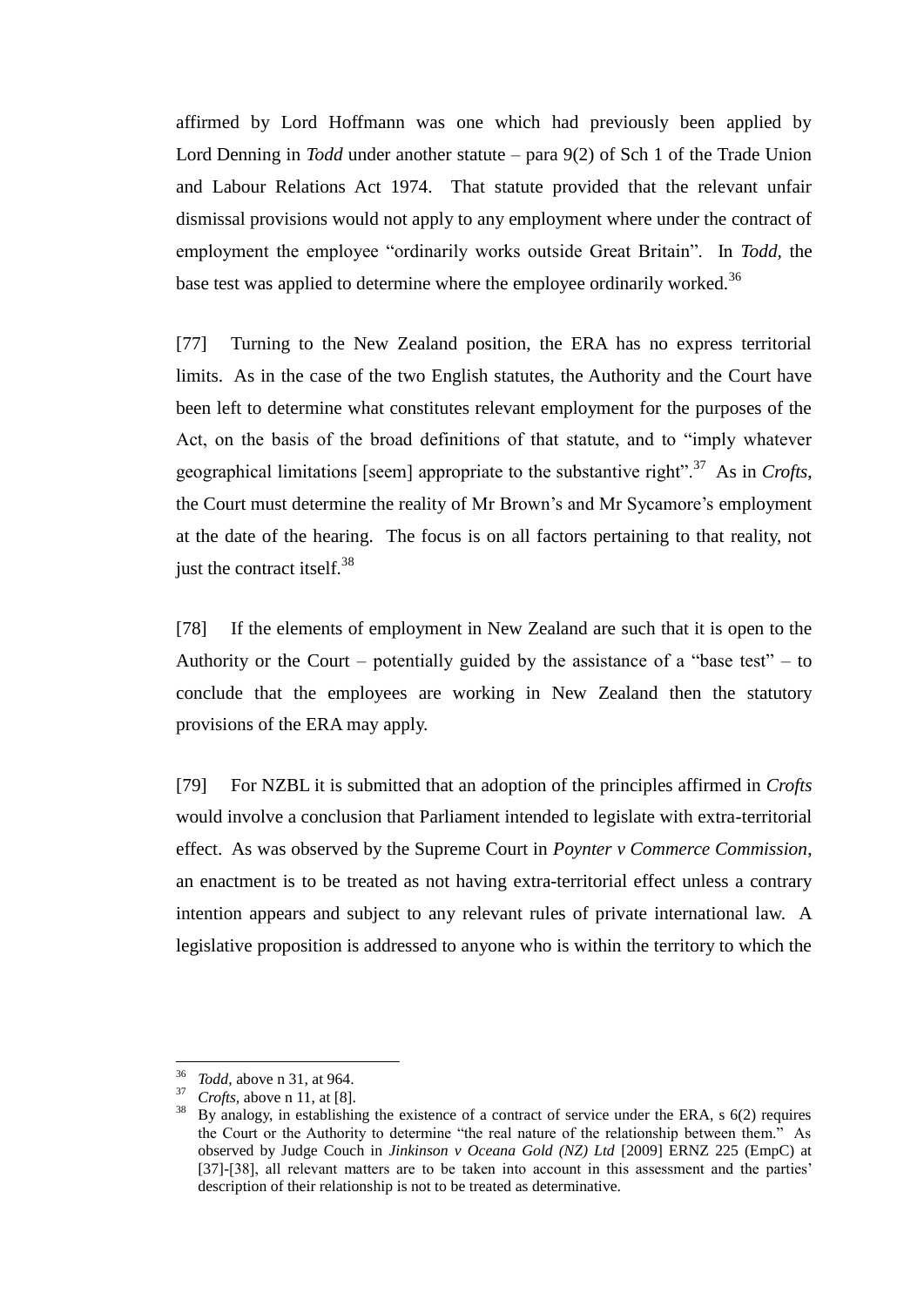proposition extends, and an enactment will generally apply to things done and people in the territory to which it extends, and no further. $39$ 

[80] I do not consider that application of the base test would amount to a conclusion that the New Zealand statutes have extra-territorial application. Rather, it would be premised on a conclusion that, in a case such as the present, the employees are based in New Zealand and therefore subject to laws within its territory.

[81] It was also submitted for NZBL that the employment agreements created more significant connections with the law of Hong Kong than with the law of New Zealand having regard to factors such as where the contract was made, the place of performance, the nature and location of the work, the currency used, the place of residence/business and the form and substance of the contracts. $40$  As to this:

- a) At this stage, the Court is not concerned with the ascertainment of the proper law of the contract at all; rather it is concerned with what law would ordinarily apply in the absence of any conflicts/choice of law issue.
- b) The base test, as outlined by Lord Hoffmann, applied to a situation where Mr Crofts was subject to CoS99. The terms of CoS99 are the same in all material respects to the terms of CoS02. Lord Hoffmann applied the base test notwithstanding the connections which existed with Hong Kong law under that document. I find that the same reasoning in respect of the same facts is appropriate in this case.

[82] I conclude that Parliament has left it to the Authority/Court to determine the issue of the application of the ERA, as is appropriate to the substantive right which is in issue. In the case of discrimination, that issue is to be determined in light of the significant protections which are provided by those statutes, subject to any particular

<sup>39</sup> <sup>39</sup> *Poynter v Commerce Commission* [2010] NZSC 38, [2010] 3 NZLR 300 at [36]. See also *Ludgater Holdings Ltd v Gerling Australia Insurance Co Pty Ltd* [2010] NZSC 49, [2010] 3 NZLR 713 at [22].

<sup>&</sup>lt;sup>40</sup> Reference was made to *Royds v Fai (NZ) General Insurance Co Ltd* [1999] 1 ERNZ 820 (EmpC) at 829-830; and *Iversen v Directus International Ltd* EMC Auckland AC9/00, 1 March 2000 at 8- 9.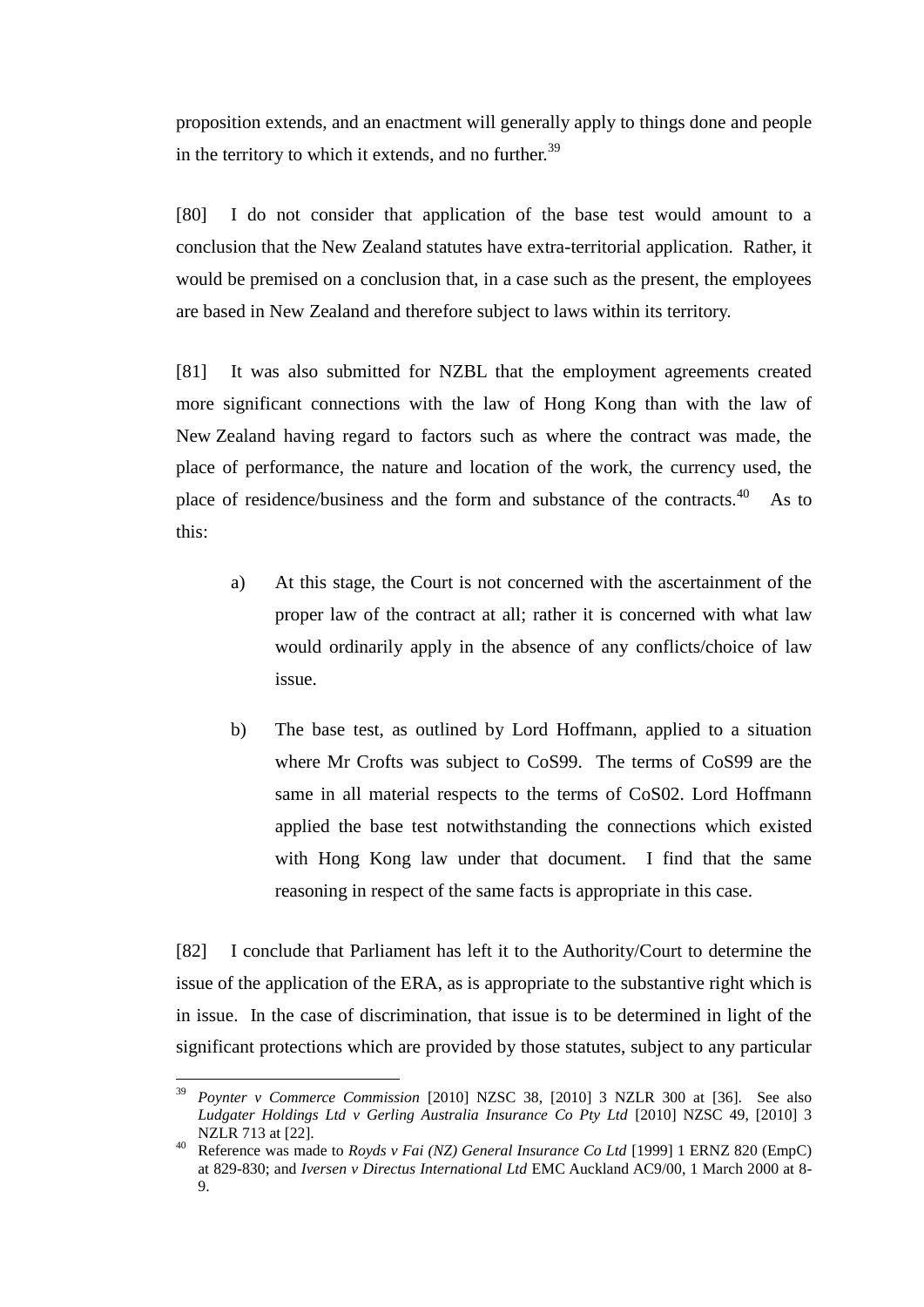exemptions which Parliament has seen fit to impose. Given the broad language used when referring to employment, the "base test" provides appropriate guidance in respect of peripatetic employees when discrimination is asserted.

#### *Were Mr Brown and Mr Sycamore based in New Zealand?*

[83] As I have already mentioned, it was confirmed in evidence that Mr Crofts was employed under CoS99. Mr Brown and Mr Sycamore were employed under the same terms and conditions (CoS02), albeit that the employer was NZBL. The finding upheld by Lord Hoffmann with regard to Mr Crofts applies to Mr Brown and Mr Sycamore, along with other points. Specifically:

- a) Pursuant to the Basings Policy, pilots who wished to be employed initially by Veta, and then by NZBL, were required to resign their employment with Cathay Pacific, and to do so irrevocably.
- b) Thereafter, their base described as their "Home Base" was Auckland.
- c) When taking up the Veta appointment, and maintaining their employment with NZBL they were no longer resident in Hong Kong. It was a specific requirement that they reside and continue to reside in New Zealand. If they wished to take up a Home Base in another country, their employment with NZBL would terminate.
- d) Their tours of duty began and ended in Auckland. Even if the flying circle began elsewhere, they would be positioned from Auckland.
- e) They were paid a salary designed to reflect a lower cost of living than that experienced in Hong Kong.
- f) They were paid in New Zealand dollars, albeit to an account held in Hong Kong as a matter of administrative convenience.
- g) As an overseas company, NZBL should have been registered under Pt 18 of the Companies Act 1993 as a company carrying out business in New Zealand.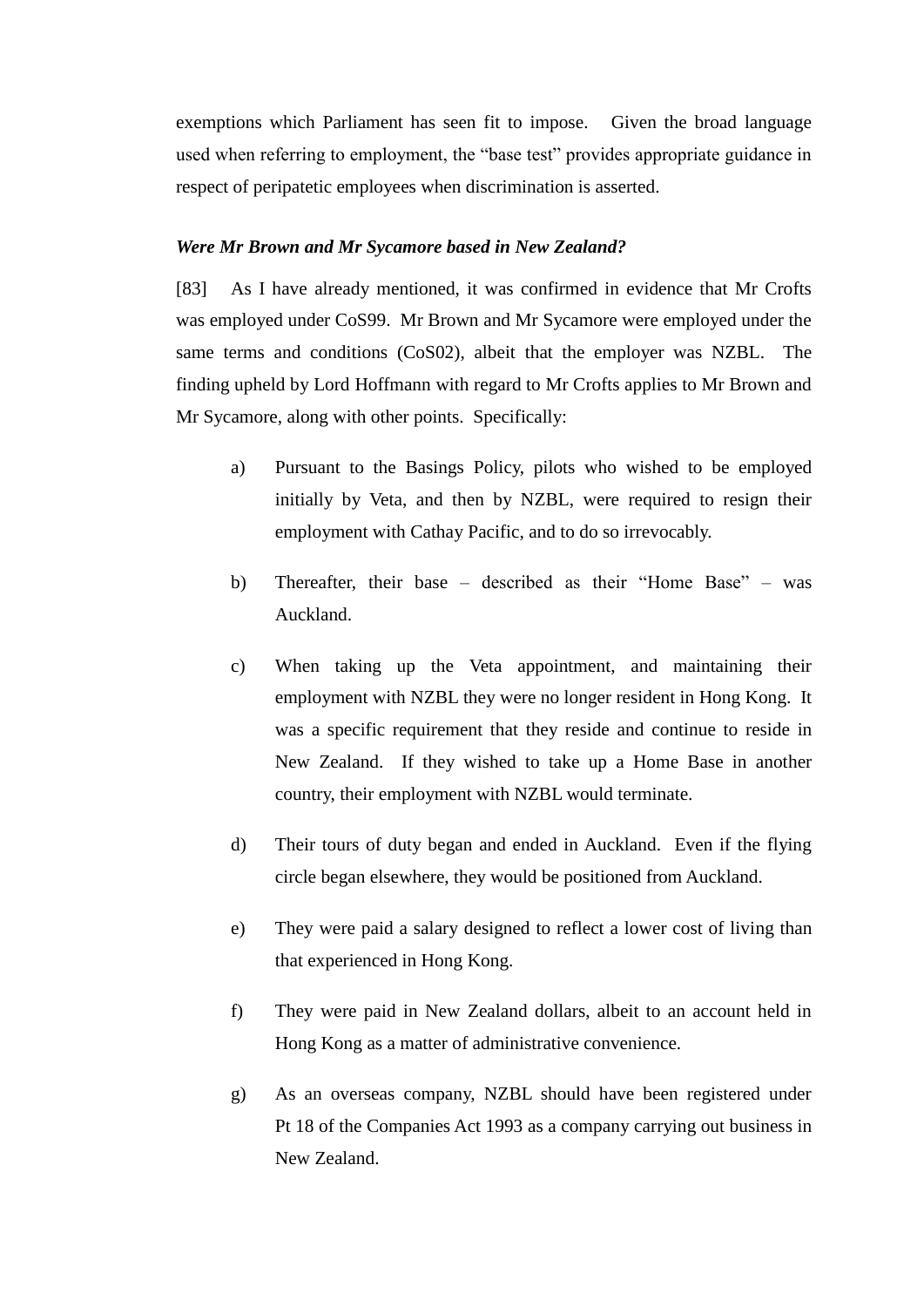- h) Various New Zealand statutes apply to the plaintiffs' circumstances as a result of their employment, such as the Income Tax Act 2007, the Accident Compensation Act 2001, and the Health and Safety in Employment Act 1992 (when they are working in New Zealand).
- i) The plaintiffs and their dependants are paid New Zealand medical insurance.
- j) Tax is now deducted according to a Double Tax Agreement entered into between the Hong Kong Government and the New Zealand Government. This is due to a range of factors taken into account by those Governments, and not because of any negotiation between the parties to this proceeding.

[84] Accordingly, I conclude that Mr Brown and Mr Sycamore are based, for the purposes of their employment, in Auckland. The laws of New Zealand under the ERA and the HRA – subject to any particular exemptions – apply to their employment agreements.

# *Application of the age discrimination provisions*

[85] In *McAlister*, Elias CJ and Blanchard J observed that s 104(1)(c) of the ERA is a straight prohibition on any termination of employment by reason of age and, in particular, abolishes compulsory retirement ages. $41$  Consequently a mandatory retirement provision is *prima facie* discriminatory for the purposes of New Zealand employment law. It is necessary, however, to consider any relevant statutory exceptions.

[86] The ERA directly invokes the exceptions of the HRA, and I now consider these:

a) Section 24 provides for an exception in relation to crews of ships and aircraft, stating that nothing in s 22 of the HRA shall apply "to the employment or an application for employment of a person on a ship or aircraft, not being a New Zealand ship or aircraft, if the person was

 $\overline{a}$ *McAlister* (SC), above n 16, at [26].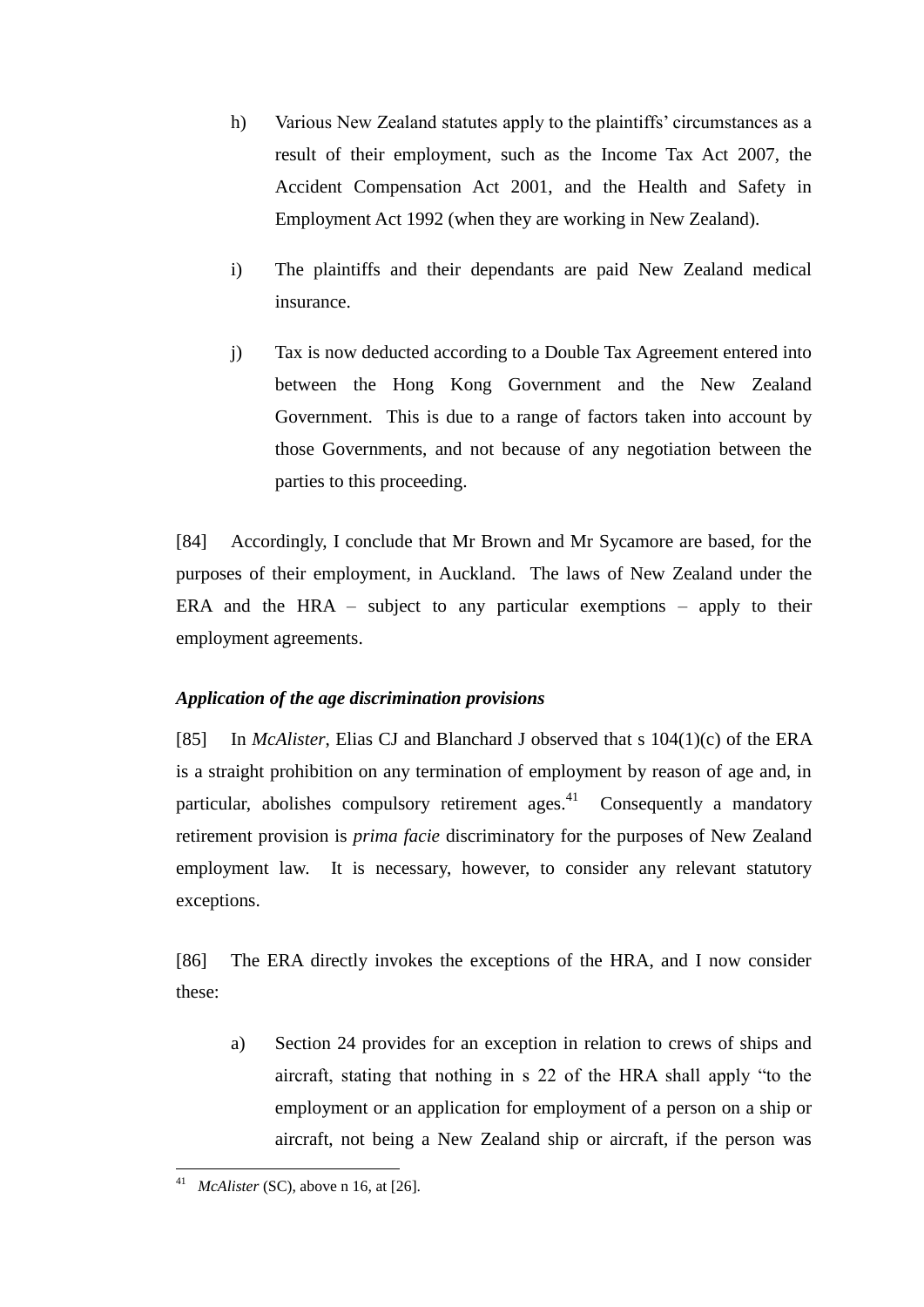engaged or applied for it outside New Zealand". NZBL contend that both Mr Brown and Mr Sycamore fall within the exception, because:

- They are employed on aircraft that are not New Zealand aircraft in that they are owned and operated by Cathay Pacific, a Hong Kong based company.
- They were engaged for employment outside New Zealand.

The section focuses on the place of engagement of the person, rather than on the place where the employment is performed. Given that the purpose of the statute relates to the protection of human rights, it should be construed in a way that will best promote that goal. It is to be construed "sensibly and broadly", and not "pedantically or rigidly".<sup>42</sup> The section should be construed broadly not narrowly. It is appropriate to consider all the circumstances relating to the engagement.

When employed by NZBL, both Mr Brown and Mr Sycamore were employees of Veta, based in Auckland. The genesis of the NZBL employment agreements occurred over a period of two years, and was subject to several meetings in Auckland to discuss the proposed terms and conditions. NZBL was to be incorporated to avoid a potential tax issue which would otherwise arise in New Zealand. The process of recruitment plainly occurred in New Zealand. In terms of the test enunciated by Lord Hoffmann in *Crofts*, I find that at the time the offer was made to Mr Brown and Mr Sycamore they were both employees of Veta based in Auckland and subject to New Zealand laws, for similar reasons as relates to the finding concerning their status as employees of NZBL. Letters of offer were sent to both Mr Brown and Mr Sycamore at their residences in Auckland. Subsequent communications with regard to the timing of any response was sent to the pilots via their personal email addresses. Mr Brown counter-signed his letter of offer, and sent it by fax from New Zealand to Hong Kong; Mr Sycamore

 $42$ <sup>42</sup> *Coburn v Human Rights Commission* [1994] 3 NZLR 323 (HC) at 335 per Thorpe J, citing *King-Ansell v Police* [1979] 2 NZLR 531 (CA) at 537.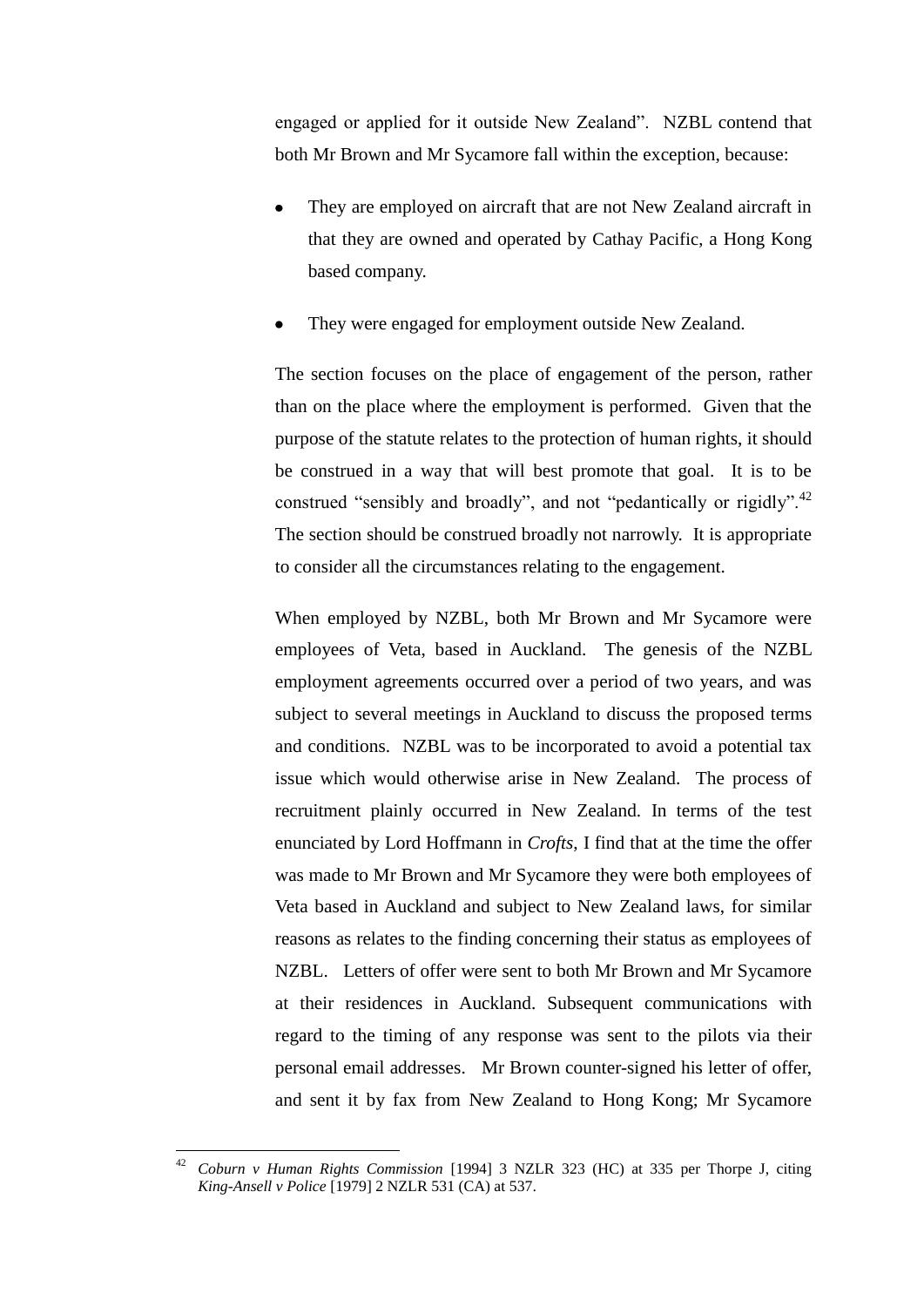cannot now recall where he was when he counter-signed his letter of offer. Although the administrative headquarters of NZBL were in Hong Kong, I find that the engagement of both plaintiffs in these unusual circumstances was in Auckland. I do not consider the engagement occurred "outside New Zealand". Accordingly, the exception in s 24 does not apply.

b) It is also contended by NZBL that the exception in s 26 applies. This provides that a different treatment based on age is permitted if the duties of the position in respect of which the treatment is accorded "are to be wholly or mainly performed outside New Zealand"; and "are such that because of the laws, customs, or practices of the country in which those duties are to be performed, they are ordinarily carried out only by a person … who is in a particular age group".

It is the case that both Mr Brown and Mr Sycamore were to perform duties "mainly outside New Zealand".

As to the second limb of the section, the question is whether, because of the laws, customs or practices in the various countries where Mr Brown and Mr Sycamore are required to work which includes Hong Kong and, from time to time, Australia, they are ordinarily carried out by a person within a particular age group. Hong Kong has no law mandating early retirement; nor has any evidence been provided that international pilots are required by the laws, customs and practices of Hong Kong or Australia to retire at age 55. Indeed, the evidence establishes that Cathay Pacific has established subsidiaries for on-shoring purposes, which involves pilots flying to and from Hong Kong, under employment agreements where the age of retirement is 65. And, as mentioned earlier, retirement at age 65 – and not 55 – has become the international norm.

I find that the provisions of s 26 do not apply.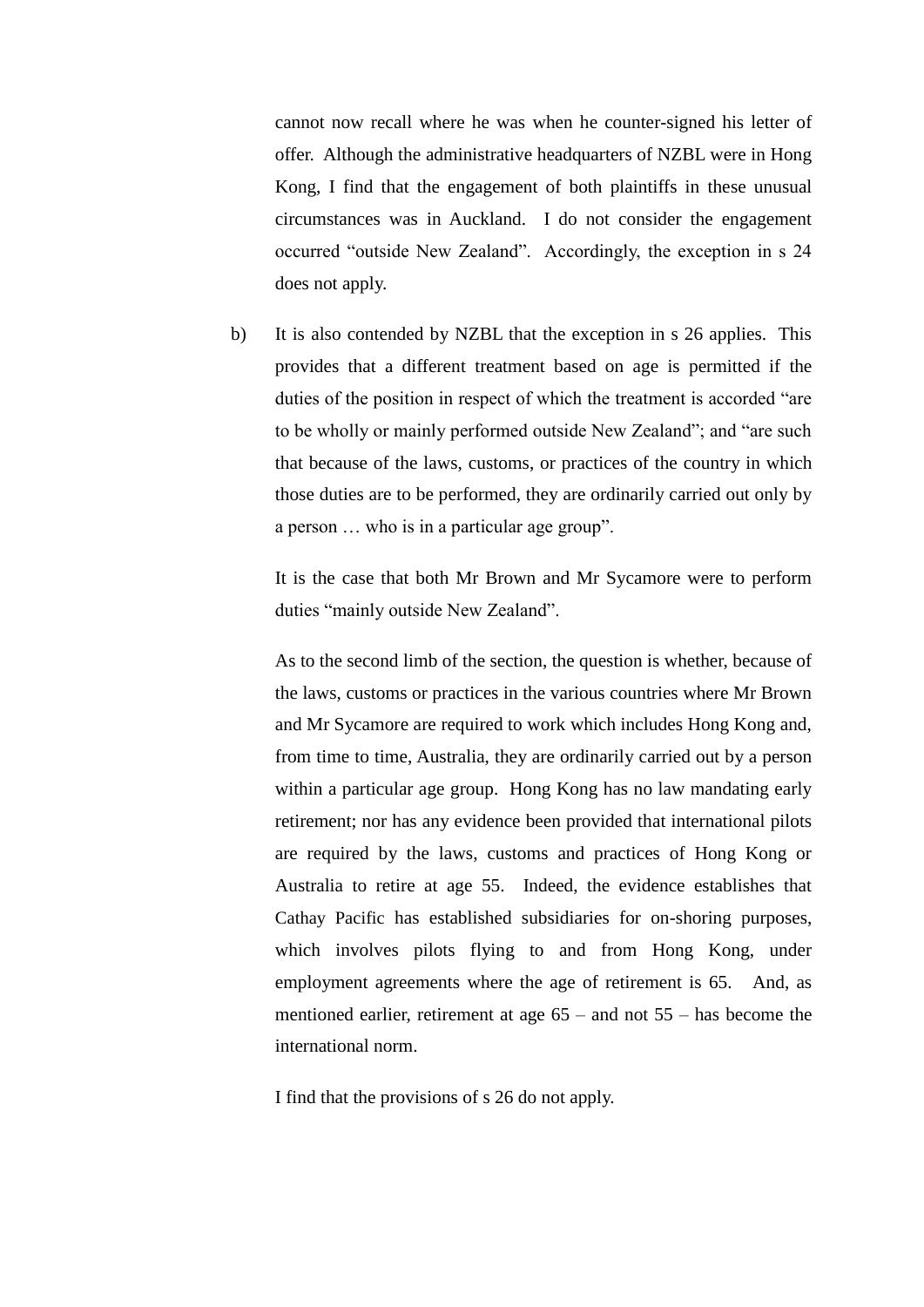[87] Accordingly, I am satisfied that s  $104(1)(c)$  of the ERA would apply to Mr Brown and Mr Sycamore, were New Zealand law to apply to them rather than Hong Kong law. Under that law they would be discriminated against on the grounds of age if they were required to retire or resign at age 55.

#### *What is the effect of s 238 ERA?*

[88] The provision of the ERA which is potentially relevant to the question of whether that statute has an overriding effect in circumstances such as the present, is s 238 which provides:

#### **238 No contracting out**

The provisions of this Act have effect despite any provision to the contrary in any contract or agreement.

[89] NZBL submitted the ERA is not an overriding statute, relying on dicta contained in the *Governor of Pitcairn and Associated Islands v Sutton*, <sup>43</sup> and in *Clifford v Rentokil Ltd*. 44

[90] The plaintiffs' case was not put on this basis; rather it was contended that the choice of law clause should not take effect in the present circumstances on public policy grounds. Be that as it may, the question of whether the ERA has overriding effect is a significant issue which must be resolved before any alternative analyses can be considered.

[91] If a New Zealand statute, as properly interpreted, having regard to its text and purpose, applies to the case before a court, the statute must be applied even if it has the effect of overriding a relevant conflict of laws rule.<sup>45</sup>

[92] The following extract from *Dicey, Morris & Collins on the Conflict of Laws* describes the concept of an overriding statute as follows:<sup>46</sup>

*Overriding statutes*. Statutes of the fifth class are those which must be applied regardless of the normal rules of the conflict of laws, because the statute says so. … Overriding statutes are an exception to the general rule that statutes only apply if

<sup>43</sup> <sup>43</sup> *Governor of Pitcairn and Associated Islands v Sutton* [1995] 1 NZLR 426 (CA).

<sup>44</sup> *Clifford v Rentokil Ltd* [1995] 1 ERNZ 407 (EmpC).

<sup>45</sup> *Laws of New Zealand* Conflict of Laws: Choice of Law (online ed) at [8]. An example of this principle is *Elwin v O'Regan* [1971] NZLR 1124 (SC) at 1129.

<sup>&</sup>lt;sup>46</sup> Collins, above n 18, at  $[1-053]$ - $[1-054]$ ,  $[1-061]$ .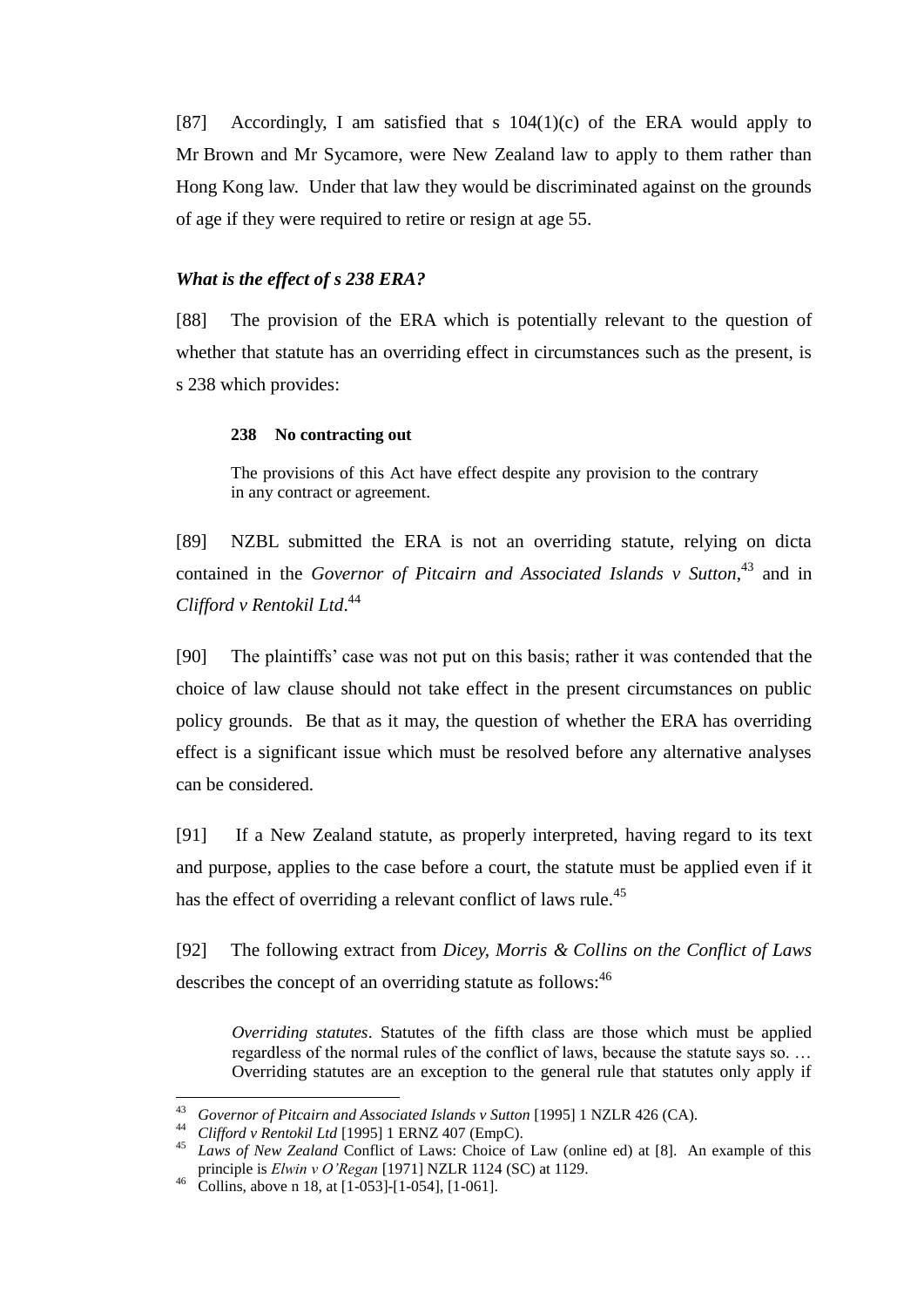they form part of the applicable law. One of the main reasons for the overriding character of such legislation is that otherwise the intention of the legislature to regulate certain contractual matters could be frustrated if it were open to the parties to choose some foreign law to govern their contract.

Laws of this kind are referred to as "mandatory rules" or *lois de police* or *lois d'application immédiate.* Where such legislation is part of the law of the forum it applies because it is interpreted as applying to all cases within its scope. Thus in contract cases, United Kingdom legislation will be applied to affect a contract governed by foreign law if on its true construction the legislation is intended to override the general principle that legislation relating to contracts is presumed to apply only to contracts governed by the law of a part of the United Kingdom.

…

[O]verriding statutes … might be described as crystallised rules of public policy, because they lay down mandatory rules which the parties cannot contract out of, directly or indirectly.

[93] The first case referred to for the defendant is *Sutton*. 47 There the Court of Appeal was required to consider whether the employer's representative, the Governor of Pitcairn, was entitled to claim sovereign immunity. The Court observed that although the Employment Contracts Act 1991 (ECA) was broadly phrased, in the absence of an express indication to the contrary by the legislature, the doctrine of sovereign immunity was presumed not to have been displaced. Richardson J observed that: 48

The common law doctrine of sovereign immunity applies unless clearly excluded. It is common for statutes of general application to be expressed in the broadest terms. The Legislature recognises that presumptions, such as the presumption against extra-territorial application and the presumption of sovereign immunity, will apply to qualify the reach of the statute. ... [W]here a presumption as to Parliament's intention favours one construction, an implication favouring the opposing construction can be drawn less easily and needs to be more strongly based. Otherwise, of course almost any general statute would displace well settled doctrines accepted by New Zealand in its international relations.

While the Employment Contracts Act is broadly phrased, it is not expressed to apply extra-territorially or to override sovereign immunity. The absence in its general language of any specific restriction on its application to a foreign sovereign cannot be elevated into an expression of intent to override that important presumption grounded in public policy and the common law.

 $\frac{47}{48}$  *Sutton*, above n 43.

At 438 (citations omitted).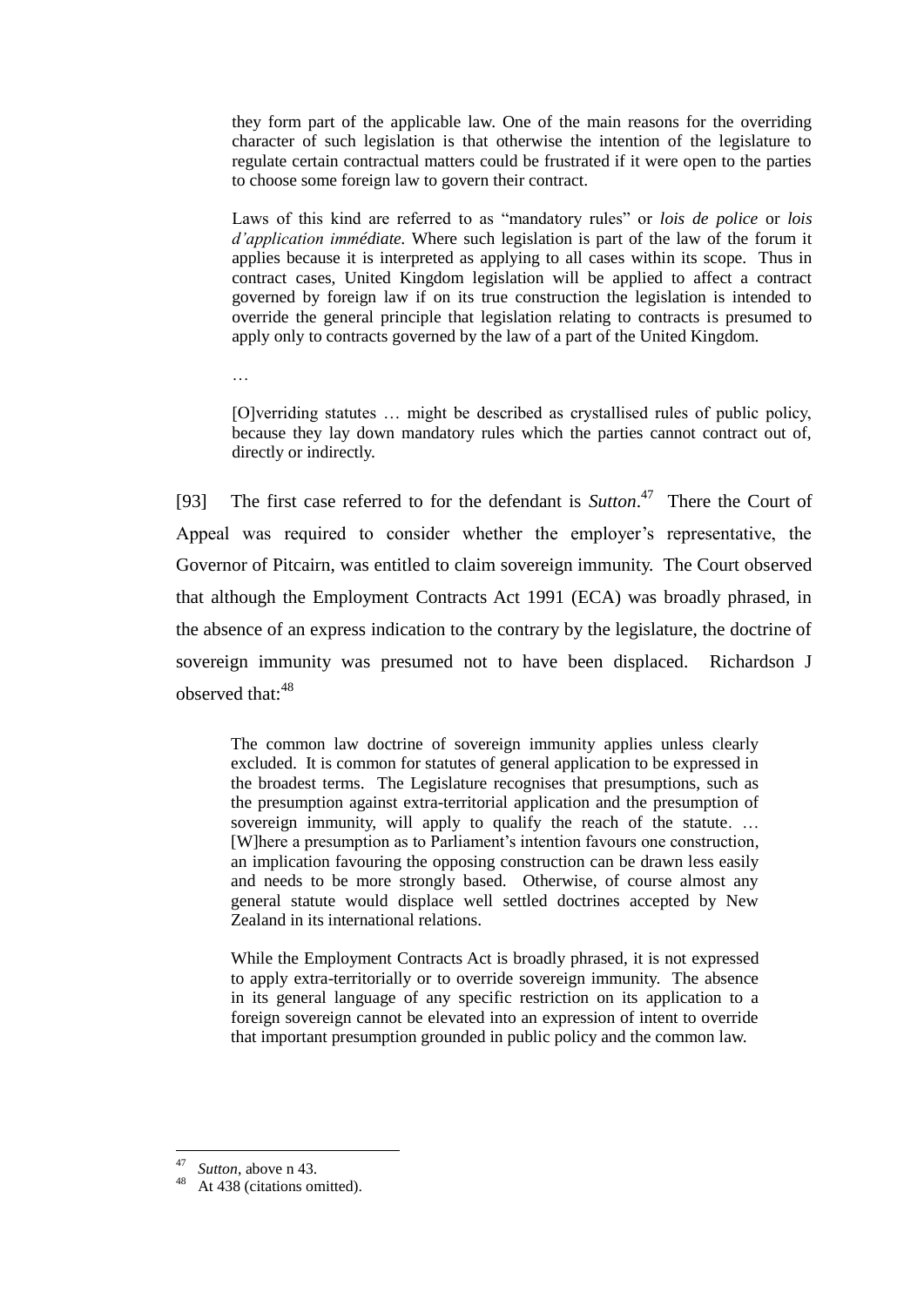[94] The Court accordingly held that the respondent employee's position involved her in the exercise of Government authority, such that she had placed herself outside the scope of the ECA.

[95] The second case referred to is *Clifford*. There Judge Palmer referred to the dicta in *Sutton* and said: 49

Notwithstanding the broadly phrased nature of the Employment Contracts Act, I now re-emphasise it is not an overriding statute but will apply according to standard doctrine in an arguable conflict of laws setting where the particular contract of employment in contention is held by the Employment Tribunal or this Court, as the case may be  $-$  but subject to the fundamental caveat, as it were, which I shall shortly refer to – to be governed by New Zealand law as the proper law of contract. The "fundamental caveat" to which I refer is simply that if, in a particular case, the parties to a particular employment contract which clearly, upon analysis, had in its material incidents the closest and most real connection with the employment law of New Zealand, had purported to expressly select as the proper law governing their contract of employment a foreign system of law which had little or no connection with that contract of employment, and thus comprising in substance a contracting out by the parties of the governing application of the Employment Contracts Act contrary to s 147 of the Act, such a purported contracting out would, I hold, be void and of no effect. Certainly in such circumstances in a conflict of laws setting the proper law of contract could not be determined by such a process of selection.

[96] Section 147 of the ECA was in similar terms to s 238 of the ERA. The Judge in *Clifford* reached the conclusion that the ECA had overriding effect by relying on the dicta in *Sutton,* which concerned sovereign immunity. The significance of the contracting out provision when determining that the ECA had overriding effect was considered to be relevant only where the proper law had "little or no connection" with the law of New Zealand.<sup>50</sup> In my view, the contracting out provision is pivotal to the threshold issue of whether the domestic law has overriding effect. Its relevance is not limited to the particular example given by the Judge.<sup>51</sup>

[97] In the context of a *forum conveniens* case, *Musashi Pty Ltd v Moore*, Chief Judge Colgan referred to s 147 of the ECA and s 238 of the  $ERA.^{52}$  The challenge before him involved a warehouse assistant working in New Zealand where, by

<sup>49</sup> <sup>49</sup> *Clifford*, above n 44, at 433-434.

 $50$  At 434.

<sup>51</sup> The example referred to in *Clifford* is an illustration of the "bona fide and legal" test, which his considered later in this decision.

<sup>52</sup> *Musashi Pty Ltd v Moore* [2002] 1 ERNZ 203 (EmpC).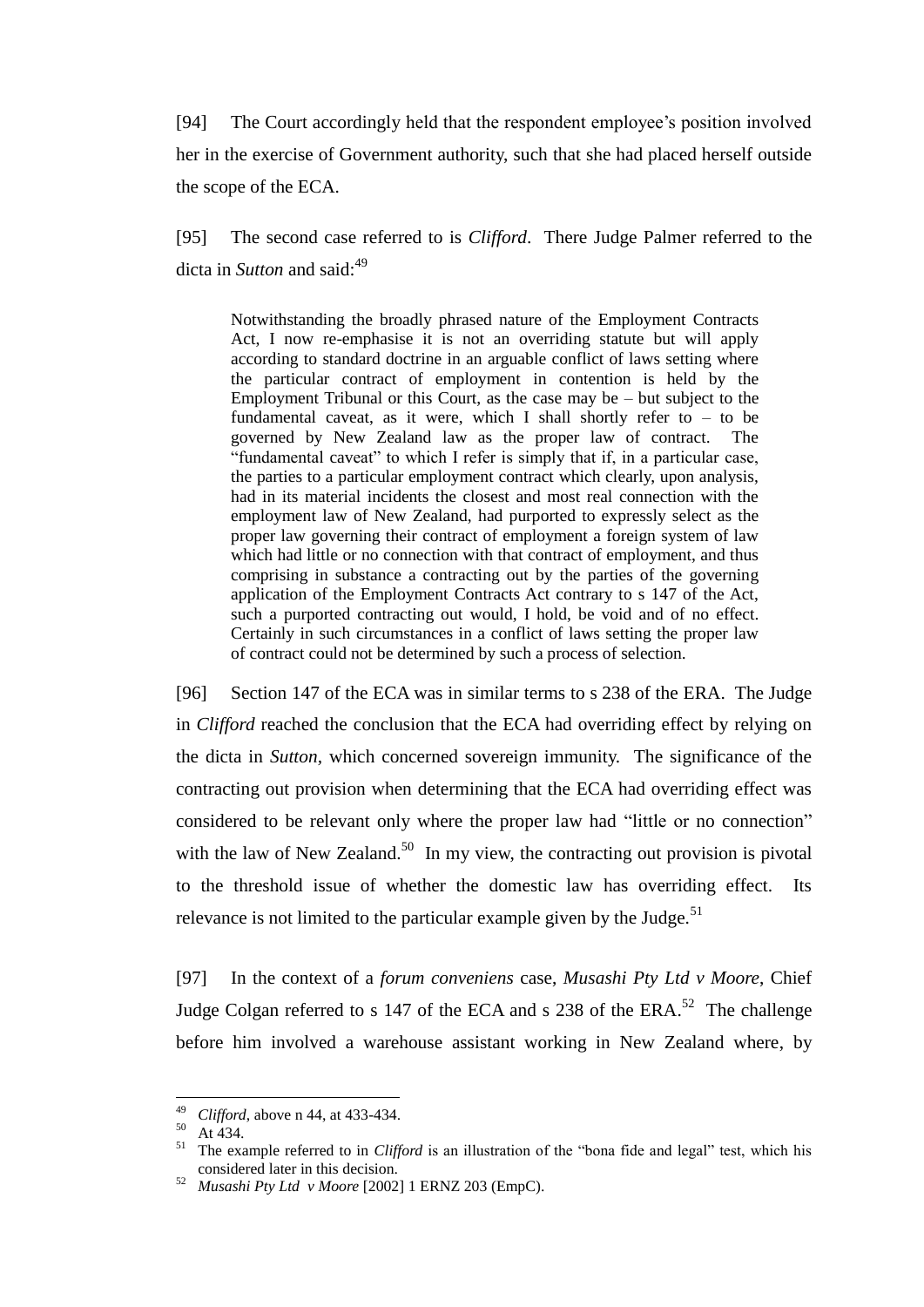implication, the law of the State of Victoria had been chosen. In that context, he observed:<sup>53</sup>

Dicey and Morris goes further than highlighting the importance of the jurisdiction in which the work was carried out [when determining a *forum conveniens* issue] … [T]he authors point out that the provisions of art 6 of the Rome Convention are driven by the need to secure "more adequate protection for the party who from the socio-economic point of view is regarded as the weaker in the contractual relationship". It notes that wide freedom of choice of law could have the effect of depriving an employee of the protection of the mandatory rules designed to protect employees which, as a matter of social policy, ought nevertheless to apply. In this regard … the Authority … found support for this position in s 238 Employment Relations Act 2000 and its materially identical predecessor, s 147 Employment Contracts Act 1991 in force when the contract was entered into. These sections provided that the legislative regime may not be contracted out of. Although they do not go so far as to govern the position in this case absolutely, they are *indications of the Legislature's intent that employment contracts entered into in New Zealand and performed in New Zealand should comply with the minimum legislative standards provided in those Acts.* 

[98] In *Mazengarb's Employment Law* the legislative intent of s 238 is described by the learned authors in these terms:<sup>54</sup>

This provision is intended to ensure that employees are not able to surrender any of their employment protection rights under the legislation, even if they might be tempted to do so during the bargaining process. The important provisions in this respect concern: freedom of association, the bargaining and ratification mechanisms, the statutory force and duration of collective employment agreements, the exclusive jurisdiction of the specialist employment institutions, the measures governing industrial action, the personal grievance jurisdiction and other problem-solving jurisdictions, and Labour Inspectors' powers of inspection and enforcement.

[99] That statement conveniently summarises the minimum legislative standards of the ERA. Parliament clearly intended that the ERA would regulate employment relationships in numerous respects, and this included provisions for the protection of multiple rights and values.

[100] Given that purpose, I consider that s 238 does have overriding effect. Applying the principles outlined in *Dicey, Morris & Collins* at [92] above, were s 238 not to have such an effect Parliament's intention to regulate minimum legislative standards in respect of employment agreements that fall within the ambit of the ERA

At [55] (emphasis added) (citations omitted).

<sup>54</sup> *Mazengarb's Employment Law* (online looseleaf ed, LexisNexis) at [ERA238.2].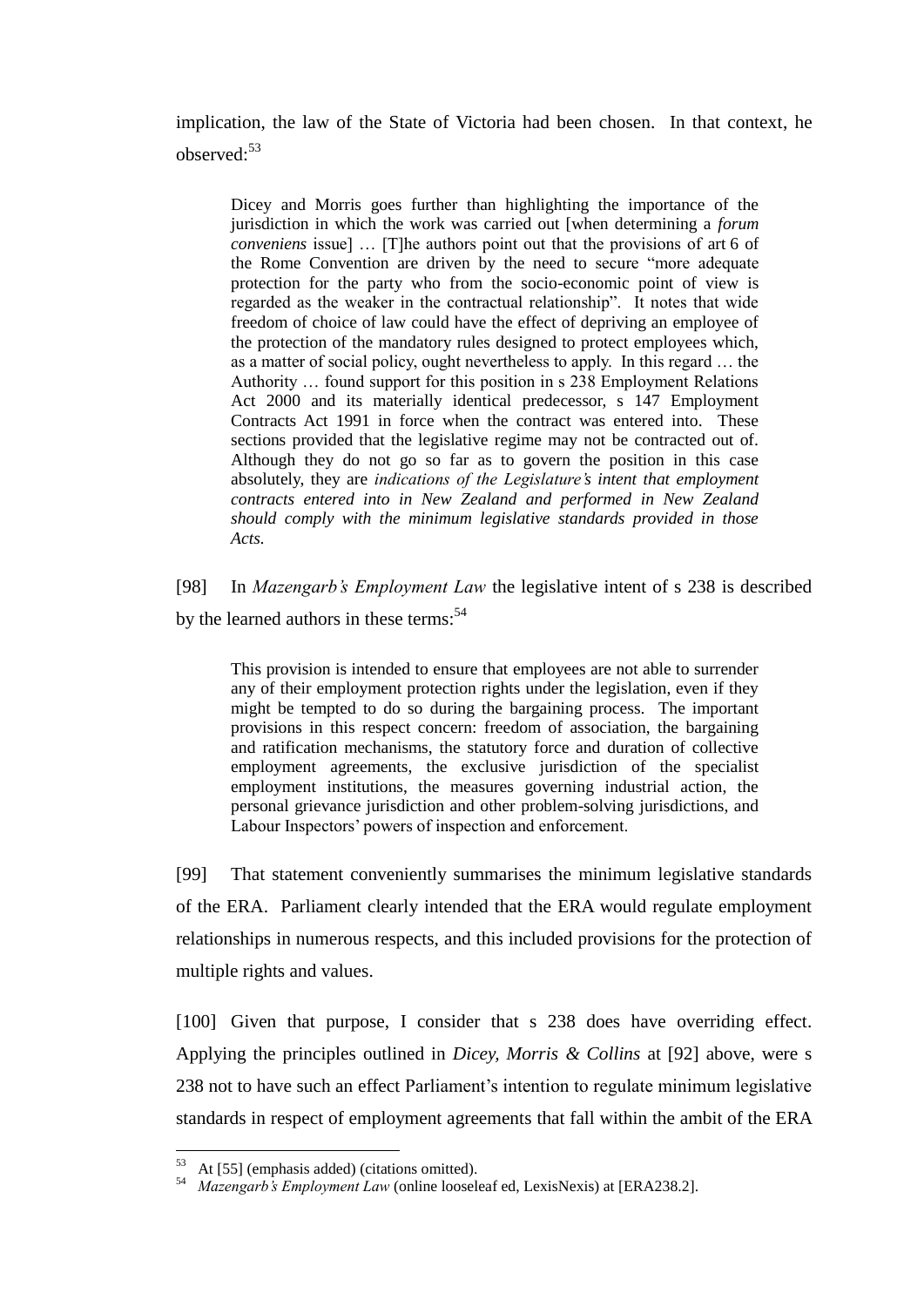would be frustrated. That intention is confirmed by the wide language used in the section. A broad interpretation is appropriate.

[101] Applying s 238 as construed to the present circumstances, Mr Brown and Mr Sycamore as peripatetic employees based in New Zealand fall within the ambit of the ERA. The choice of law clause, if applied to the present facts, would provide an outcome that is contrary to the provisions of the ERA. The effect of s 238 is that the choice of law clause does not apply.

# **Was the choice of law contrary to public policy?**

[102] The foregoing analysis provides a proper basis for making declarations of the kind sought by the plaintiffs.

[103] In case I am wrong in reaching that conclusion, but more particularly because the plaintiffs' primary submission was, in effect, that public policy precludes application of the choice of law clause, I now go on to consider that issue. It proceeds on the basis that s 238 of the ERA does not have overriding effect.

[104] In the *Laws of New Zealand*, there is a convenient summary of the public policy reasons for excluding foreign law as follows:<sup>55</sup>

### **14 Public policy**

 $\overline{a}$ 

Exceptionally, New Zealand Courts will not enforce or recognise a right conferred or a duty imposed by a foreign law when, in the particular case, this would be contrary to a fundamental policy of New Zealand law. The Courts may therefore refuse in certain cases to apply foreign law if to do so would in the particular circumstances be contrary to New Zealand's interests, or contrary to justice or morality. So in cases involving personal status, the New Zealand Courts will refuse to recognise a discriminatory status existing under a foreign law, or a discriminatory incapacity or disability imposed by a foreign law. The Court retains a residual discretion to refuse to recognise a foreign status when, on the facts of the particular case, recognition would be unjust or unconscionable. However this discretion should be exercised very sparingly.

<sup>55</sup> *Laws of New Zealand* Conflict of Laws: Choice of Law (online ed) at [14] (footnotes omitted). The English, Canadian and Australian positions are to the same effect, see *Halsbury's Laws of England* (5th ed, 2011, online ed) vol 19 Conflict of Laws at [332]; *Halsbury's Laws of Australia*  (online ed) vol 85 Conflict of Laws at [100]; *Halsbury's Laws of Canada* (reissue, 2011, online ed) Conflict of Laws at [124].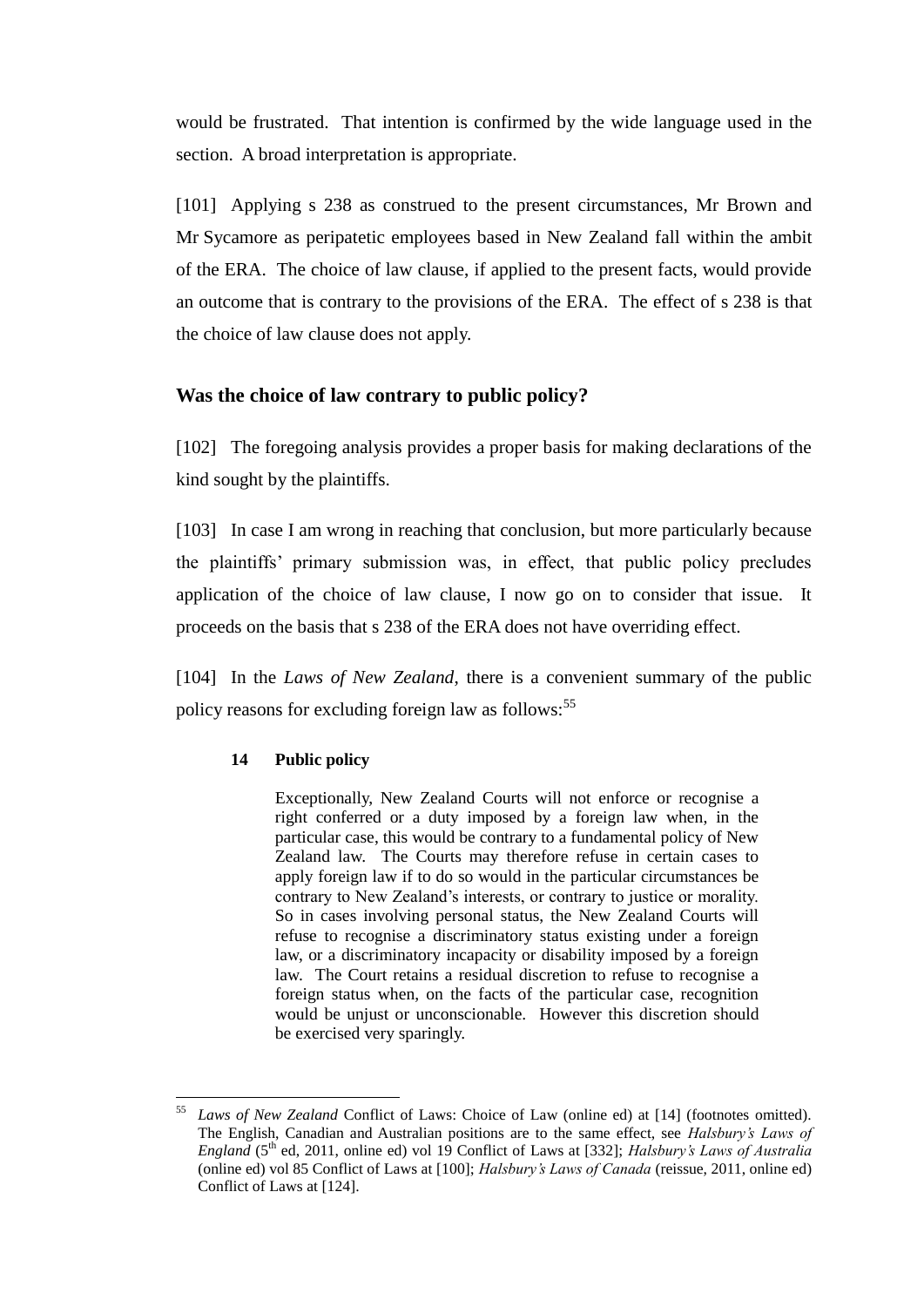[105] In *Reeves v One World Challenge LLC* the Court of Appeal was required to consider whether enforcement in New Zealand of a foreign judgment would offend local public policy.<sup>56</sup> The Court held that enforcement of United States judgments at issue would not amount to an abuse of process of the New Zealand courts, nor would it "shock the conscience" of a reasonable New Zealander, or be contrary to New Zealand's view of basic morality or a violation of essential principles of justice or moral interests in New Zealand.<sup>57</sup>

[106] The present case does not involve the enforcement of a foreign judgment but it does involve an issue as to whether the Court should enforce or recognise a right conferred by foreign law; the threshold applied by the Court of Appeal is consistent with common law authorities relating to the application of the public policy exception when considering express choice of law clauses.

[107] In assessing this issue, there should be a focus on the nature of the special rights which arise under the HRA, as brought into the ERA.

[108] In *Director of Human Rights Proceedings v Cropp,* the High Court observed:<sup>58</sup>

[17] The long title of the Human Rights Act records its purpose as

to provide better protection of human rights in New Zealand in general in accordance with the United Nations Covenants or Conventions on human rights.

Those instruments, to which New Zealand has acceded, include the Universal Declaration of Human Rights, the International Covenant on Civil and Political Rights, and the Convention for the Elimination of all Forms of Discrimination against Women (CEDAW). For good measure, s 19 of the New Zealand Bill of Rights Act 1990 underlines the right to freedom from discrimination confirmed by the Human Rights Act.

[18] The importance as well as the difficulty of the jurisdiction derives from the fact that, in the end, it concerns the basic right of human dignity to which s  $92M(1)(c)$  makes explicit reference. It is the responsibility of the Commission, the Tribunal and, on appeal, this Court to give full effect to what Thorpe J in *Coburn v Human Rights Commission* called "the special

<sup>56</sup> *Reeves v One World Challenge LLC* [2006] 2 NZLR 184 (CA).

<sup>&</sup>lt;sup>57</sup> At [67] per Anderson P and O'Regan J and [104] per William Young J.<br><sup>58</sup> Director of Human Rights Proceedings y Cropp HC Auckland AP7 SW

<sup>58</sup> *Director of Human Rights Proceedings v Cropp* HC Auckland AP7-SW03, 12 May 2004 (citations omitted).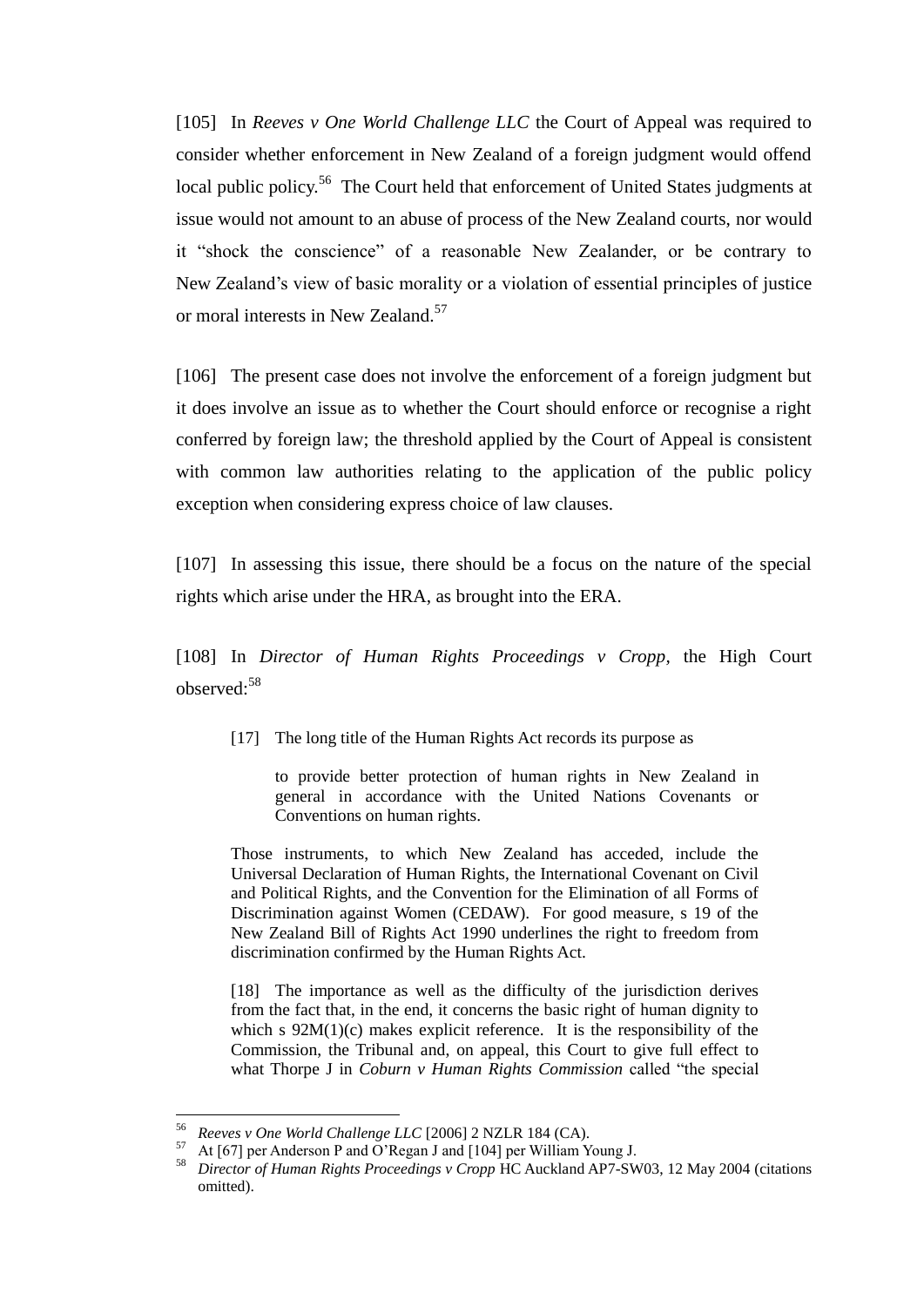nature and purpose of human rights legislation". It is special because it bears on the very essence of human identity.

[109] It is well recognised that human rights legislation is not to be treated as an ordinary law of general application, but should be acknowledged for what it is, "a fundamental law".<sup>59</sup>

[110] In the context of its consideration of age discrimination provisions, the Court of Appeal observed in *Air New Zealand v McAlister* that:<sup>60</sup>

Prohibitions on discrimination reflect two deeply held values – namely, that people are entitled to be treated:

- a) Equally, unless there are legitimate justifications for unequal or different treatment; and
- b) On their merits as individuals, rather than on the basis of stereotypes based on their gender, race, age or some other similar characteristic.

[111] Parliament has seen fit to include age as a prohibited ground of discrimination as one of a number of deeply held values that bear on the very essence of human identity. In the case of employment, that identity relates to the right to work, which may have a significant and inherent value of its own.

[112] Unlike New Zealand law, Hong Kong law does not provide for protections against age discrimination. Were the law of Hong Kong to apply, Mr Brown and Mr Sycamore would be treated differently on the basis of their age, and not on their merits as individuals. This is unjust given the many years of service each of them have given to Cathay Pacific and its subsidiaries, and to the high degree of expertise they have acquired, and undoubtedly have demonstrated, over that period. No evidence has been provided which suggests they are, on the grounds of age unsuited to continue their chosen occupations beyond age 55. They both wish to be able to continue in the current careers, and to work accordingly. The fact that the only reason they cannot is because, without any justification, a contractual terms says so is a violation of the essential principles of justice because it involves a very serious infringement of a basic human right.

<sup>59</sup> *Insurance Corp of British Columbia v Heerspink* [1982] 2 SCR 145 at 158 per Lamer J, cited in *Coburn*, above n 42, at 334.

<sup>60</sup> *Air New Zealand Ltd v McAlister* [2008] NZCA 246, [2008] ERNZ 201 at [35]. This analysis was not disturbed on appeal in the Supreme Court: *McAlister* (SC), above n 16.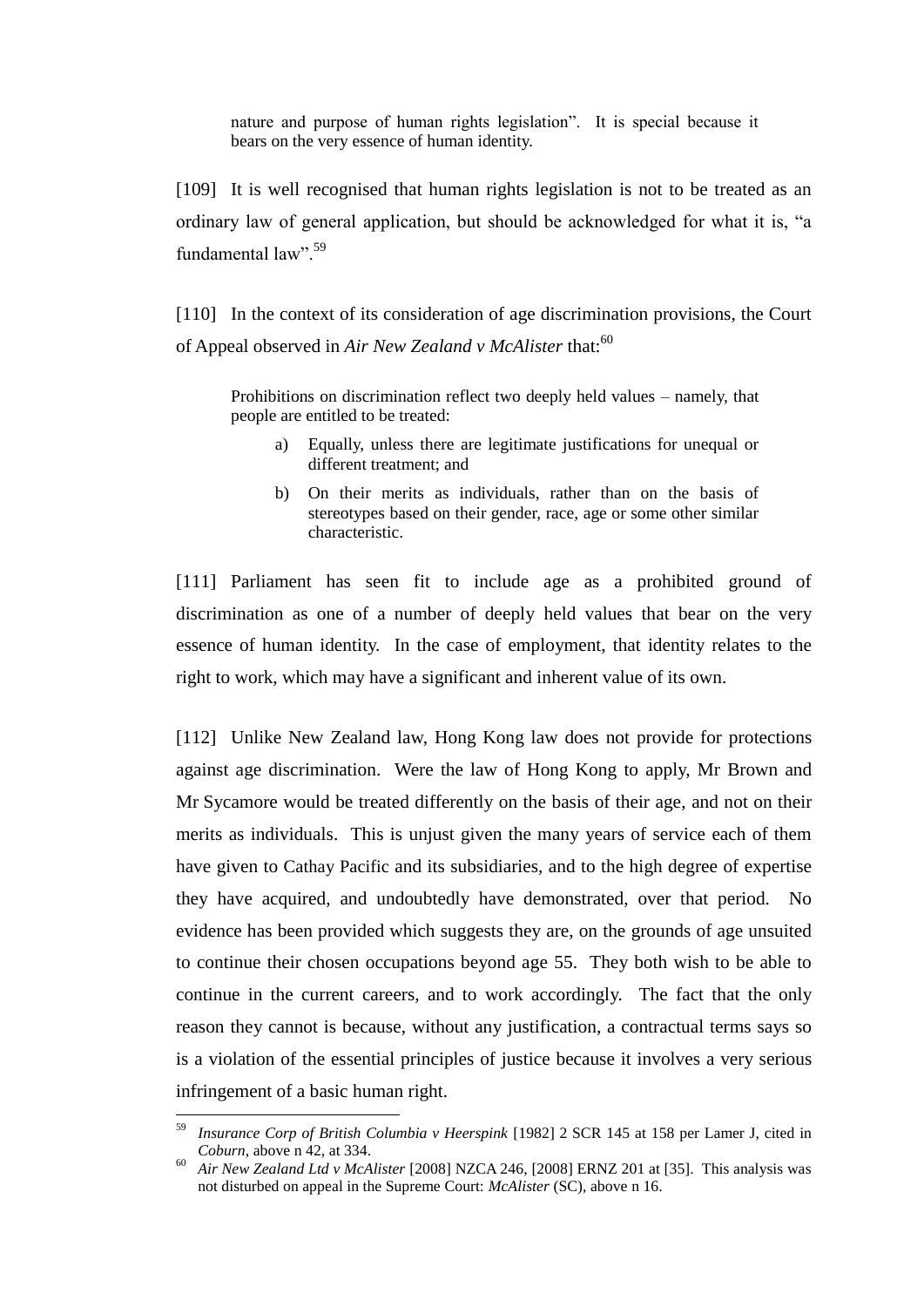[113] The potential application of the age discrimination provisions of the ERA is a very significant factor in the present case. It suggests the public policy exception should indeed be applied, since otherwise there would be an affront to basic principles of justice and fairness. This finding alone is sufficient to establish the public policy exception.

[114] However, it is not the only factor, and I move on to consider particular aspects of the present case which also lead to a conclusion that recognition of Hong Kong law would be unjust on the facts of the particular case.<sup>61</sup> At issue is whether NZBL attempted to bargain a fundamental human right.

[115] The plaintiffs submit that the way in which Cathay Pacific and NZBL reacted to the conclusions of the *Crofts* decision was fundamentally unfair. The main elements of that chronology may be summarised as follows:

- a) Following the *Crofts* decision, a legal review of employment laws at Cathay Pacific bases was undertaken, which included New Zealand laws.
- b) In 2007, all pilots, including NZBL pilots, were told in a detailed memorandum that the current basing structure would have to change to comply with local legislation.
- c) It was said all crewing companies would go on-shore, starting in April 2008, it being intended that every base would be on-shore within the next two years.
- d) When going on-shore, the crewing company would have to comply with relevant local labour laws, and in particular that there would be compliance with age discrimination legislation.
- e) The pilots were told that as a result, crews based in a subject country would be able to continue to work until age 65 without any change to their current terms and conditions.

<sup>61</sup> See the *Laws of New Zealand* extract at [104] above.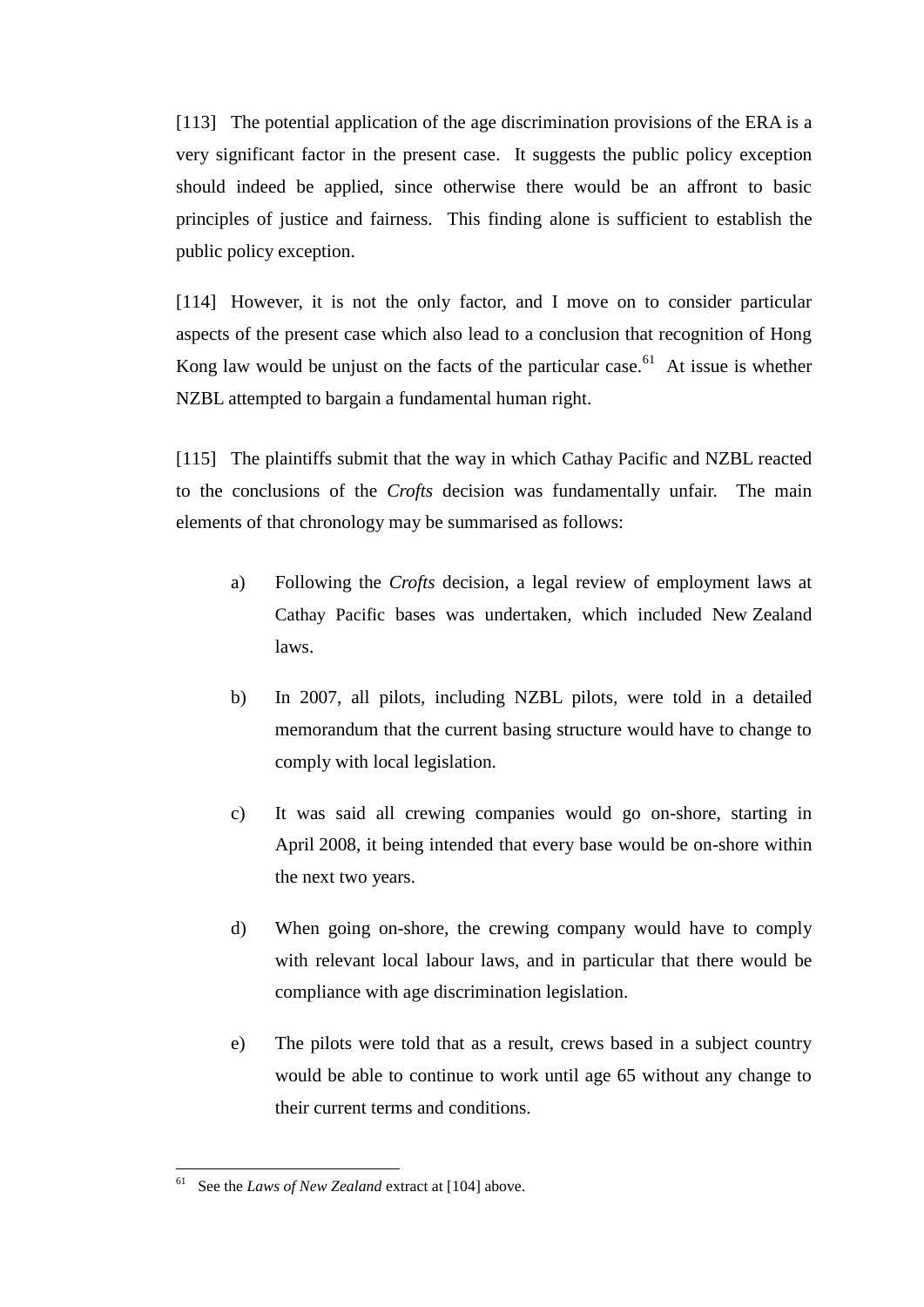[116] It was argued for NZBL that this statement was no more than an indication of a "plan". It is correct that it was planned to have every base area on-shore in two years. I find, however, that the use of the word "plan" related to timing only  $-$  it was hoped that on-shoring could be achieved within a period of two years. The balance of the document contained multiple statements that on-shoring would occur, and that amongst other things there would be compliance with local age discrimination legislation in circumstances where the company would otherwise be in breach. This representation from Cathay Pacific to NZBL and other pilots was understood to be in response to the findings made in the *Crofts* decision.

[117] I find that in those circumstances it was logical and to be expected that pilots would rely on the company's representation, and expect it to rectify its non-compliance with local employment law.

[118] I accept the submission made for the plaintiffs that in 2009 NZBL then attempted to bargain the issue of age discrimination. Pilots were told they could transfer to CoS08 which provided for retirement at age 65; but in the case of senior pilots such as Mr Brown and Mr Sycamore they would have to accept a salary reduction after a grace period which would extend to the end of 2013. Pilots were offered a choice as to whether or not to accept this arrangement.

[119] Mr Brown and Mr Sycamore both believed that NZBL would honour its earlier statement that it would introduce Conditions of Service that rendered the employment agreement subject to local employment laws.

[120] There was no indication in the 2009 statement that Cathay Pacific did not intend to go ahead with full on-shoring, as it had said it would in 2007. Indeed it did so in the United Kingdom, Canada and Australia, although not in the United States. It proceeded as it said it would in respect of three of five bases. Mr Brown and Mr Sycamore were entitled to rely on the statement which had been made to them in 2007 regarding the intentions of Cathay Pacific and NZBL.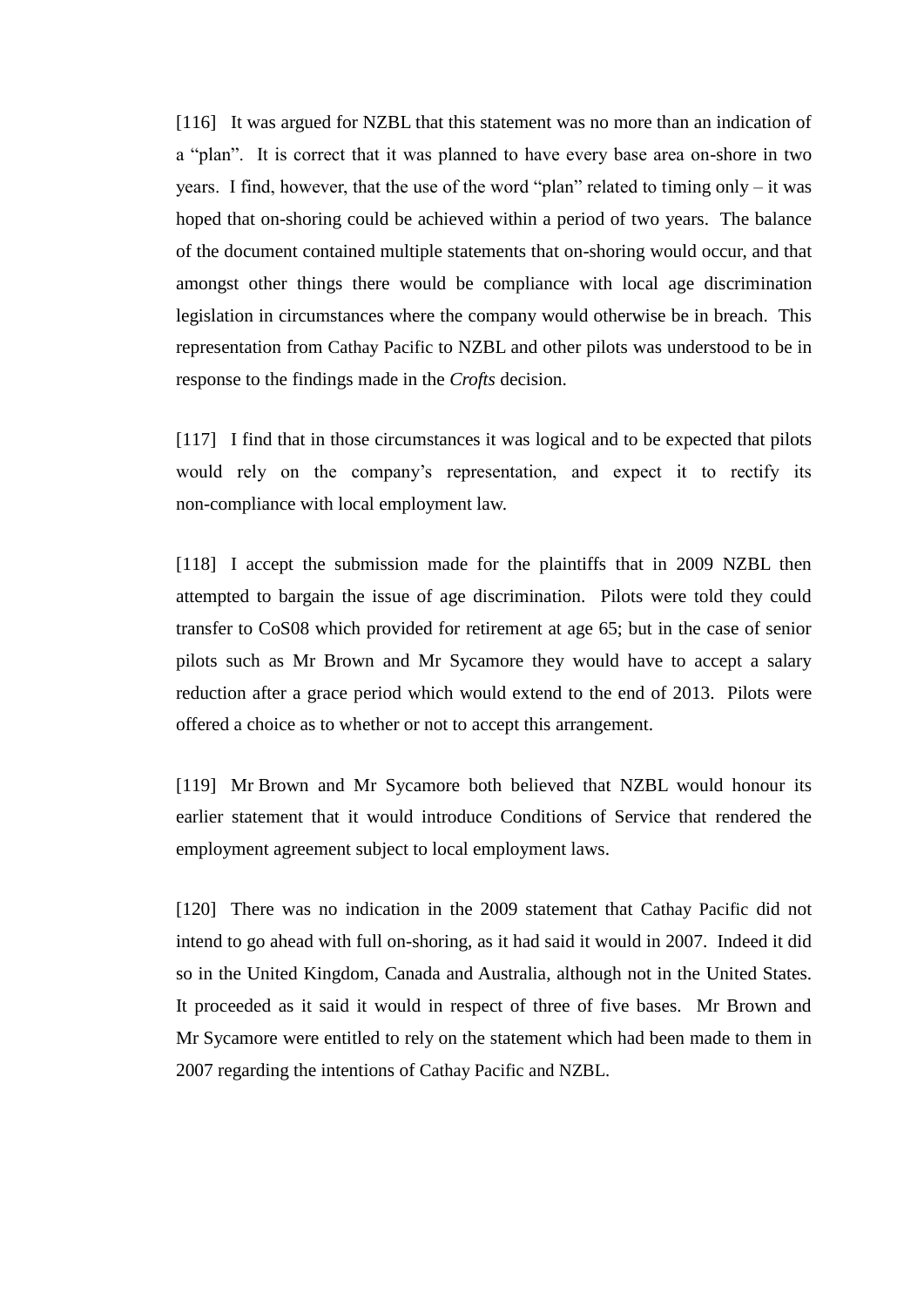[121] As mentioned earlier, NZBL did not in fact proceed with full on-shoring in New Zealand. Although CoS08 provided for a retirement age of 65, it maintained Hong Kong law as the relevant law of choice. Those who were employed on CoS02 were subject to an obligation to retire at age 55. Full on-shoring would have stipulated that New Zealand law was to apply. It would have then required compliance with New Zealand age discrimination legislation. No explanation was given as to why full on-shoring has not occurred in New Zealand when it has occurred in three other jurisdictions. Two Captains chose to remain on CoS02 and a higher pay scale; 11 First Officers chose to remain on CoS02 and a potentially higher pay scale. I infer that because NZBL wished to avoid the financial implications of continuing to employ pilots past age 55 at a higher pay scale, a deliberate choice was made not to proceed with on-shoring, without this being stated clearly to pilots.

[122] Even when Mr Brown and Mr Sycamore applied to their employer to transfer to CoS08 – which occurred at the end of the grace period – they were told the option was no longer available, even although some staff had accepted the CoS08 offer after 2009. In February of this year, when an explanation for so doing was requested, it was said that the factors which led to a decision to no longer permit a transfer to CoS08 on the terms offered in 2009 included:

- The fact that under CoS08 pilots would be expected to retire at age 65.
- The fact that manning levels required in 2014 were based on the company's Business Operating Plan.
- The fact that such a transfer would impact on promotion prospects for First Officers.
- Cost implications, including bypass pay for First Officers.

[123] There is no evidence to suggest that these factors were not relevant in 2009 when the original offer to transfer terms and conditions was made.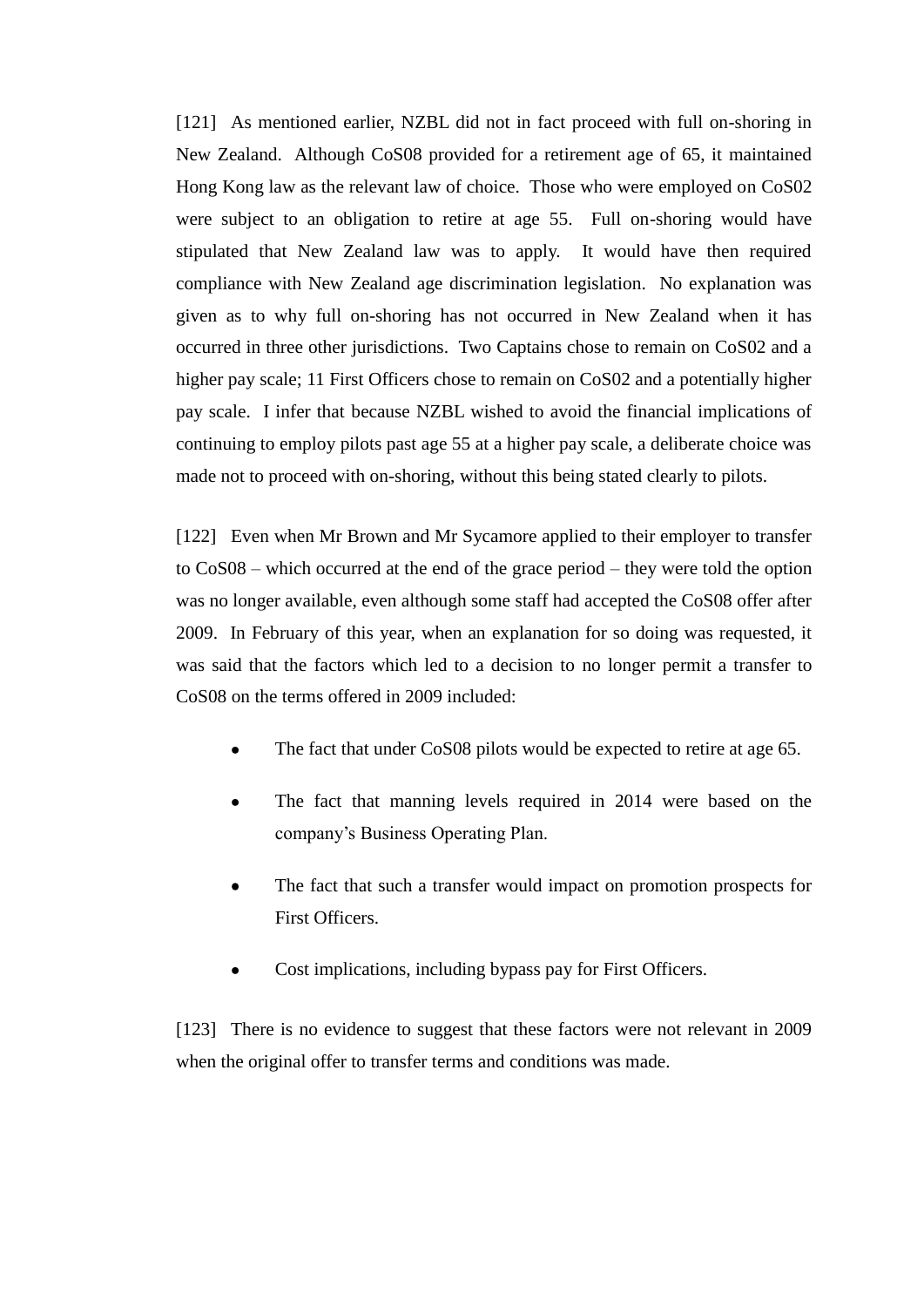[124] I also note the evidence of Mr Scott McEwen, Manager, Flight Crew Employee Relations. When asked whether it was acceptable that employees could be dismissed based on age Mr McEwan said that it was acceptable if the contract allowed for it. However, he agreed that it would not be acceptable to discriminate on the grounds of religion or ethnicity; and he also accepted that discrimination on the basis of age was no different.

[125] The evidence establishes that there is no reason relating to health or competence that would justify Mr Brown or Mr Sycamore being required to retire at age 55. The sole ground relied on by NZBL is "that the contract says so". It has taken this position despite its awareness that this is likely to amount to unlawful discrimination on the basis of age – and despite the clear representations it made to its pilots in 2007.

[126] I am satisfied that recognition of Hong Kong law rather than New Zealand law would in the present circumstances be unjust or unconscionable, having regard to the significant importance which should be attached to New Zealand's age discrimination legislation, and to the conduct of NZBL in the particular circumstances.

[127] Accordingly, if the ERA does not have overriding effect, I consider that the choice of law clause in the employment agreements should not apply on public policy grounds, and that the ERA and the HRA should apply.

#### **Was the choice of law bona fide and legal?**

 $\overline{a}$ 

[128] NZBL argued that the choice of law was bona fide and legal. The judicial formula which requires that an express choice must be bona fide and legal has been summarised in this way: $62$ 

… the parties cannot pretend to contract under one law in order to validate an agreement that clearly has its closest connection with another law. If, after having discovered that one particular provision was void under the proper law, they were to try to evade its consequences by claiming that the

<sup>62</sup> PM North and JJ Fawcett (eds) *Cheshire and North on Private International Law*, (11th ed, Stevens & Sons Ltd, London, 1987) at 454. See also *Kay's Leasing Corp Pty Ltd v Fletcher* (1964) 116 CLR 124 (HC) at 143-144.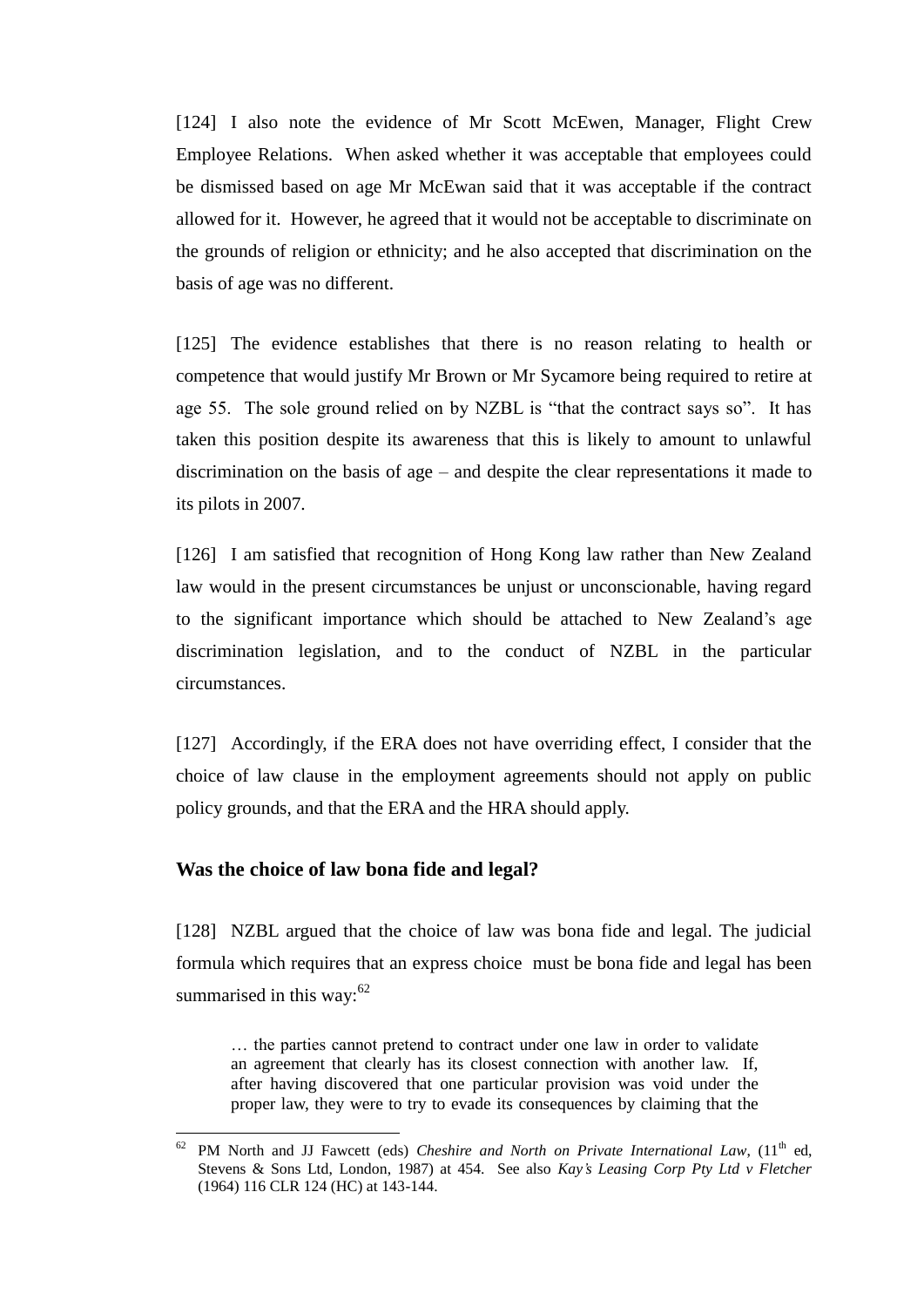provision was subject to another legal system, their claim should not be considered as a bona fide expression of their intentions.

[129] The application of this test is different from that which relates to public policy. It applies where a choice of law clause is used to circumvent a domestic statute which could not otherwise be contracted out of, so that it could not be concluded that there was a bona fide or legal expression of intent when the parties entered their contracts. The evidence does not establish that at the time they entered into their employment arrangements the parties deliberately attempted to avoid the provisions of the ERA. There were connections between the employment agreements and Hong Kong law. I find that there was no infringement of the "bona fide and legal" test.

## **Conclusion**

 $\overline{a}$ 

[130] I dismiss the defendant's protest as to jurisdiction, because s 238 of the ERA overrides the express choice of law clause in the relevant employment agreements. Alternatively, the clause should not apply on public policy grounds.

[131] Mr Brown and Mr Sycamore seek declarations. The Court has the jurisdiction to make declarations in respect of employment relationship problems.<sup>63</sup>

[132] I make an order declaring that the age discrimination provisions of the ERA apply to Mr Brown and Mr Sycamore's employment by NZBL; and that it would be discriminatory for NZBL to require each of those employees to retire on the grounds of age as defined in s 21 of the HRA.

[133] I reserve leave to the parties to apply for any necessary directions with regard to this declaration; such application may be made by either party on 15 working days' notice.

<sup>63</sup> *New Zealand Fire Service Commission v New Zealand Professional Firefighters Union* [2007] ERNZ 405 (EmpC) at [13].